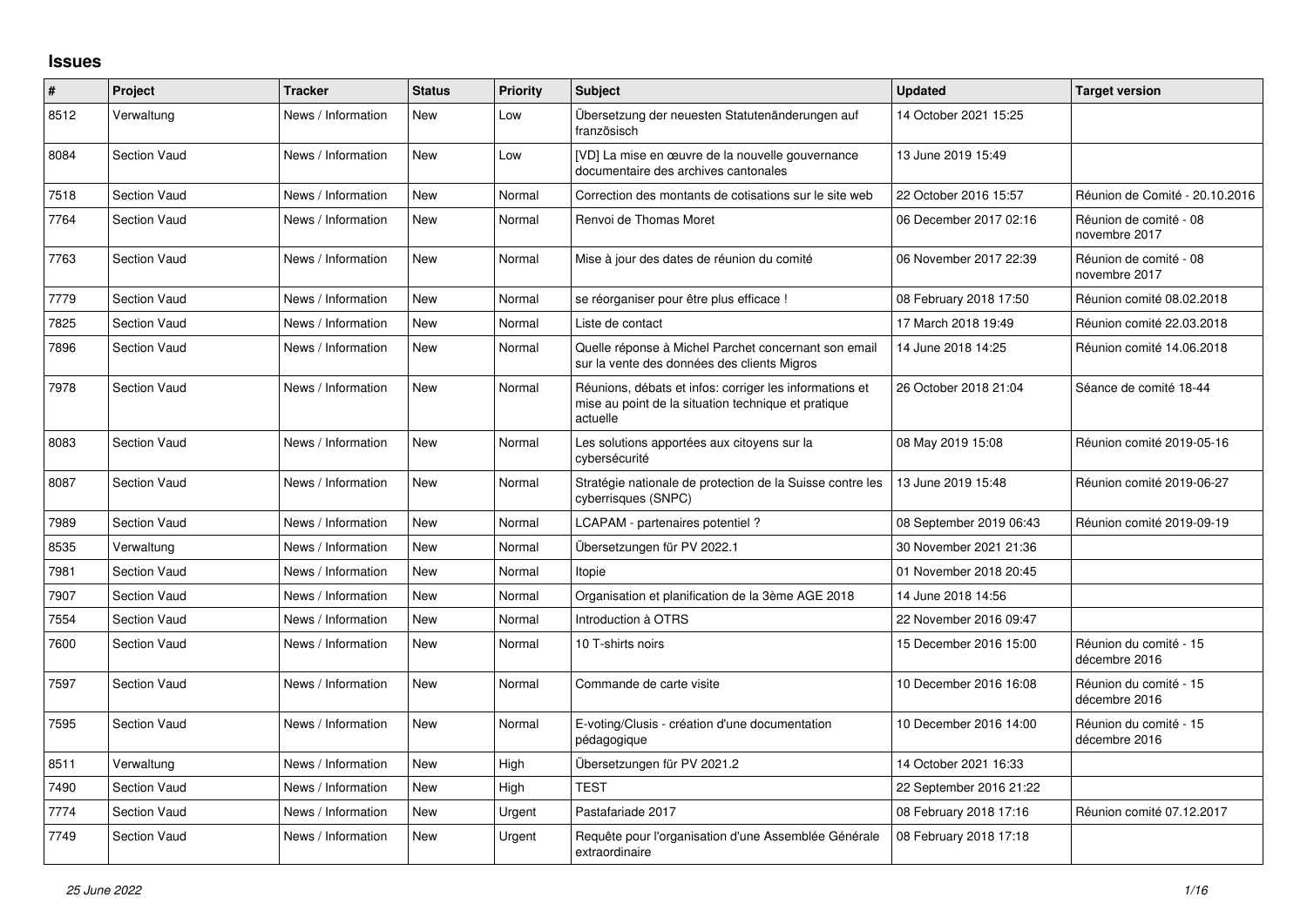| $\pmb{\#}$ | Project                              | <b>Tracker</b>      | <b>Status</b>     | <b>Priority</b> | <b>Subject</b>                                                                                         | <b>Updated</b>          | <b>Target version</b>                |
|------------|--------------------------------------|---------------------|-------------------|-----------------|--------------------------------------------------------------------------------------------------------|-------------------------|--------------------------------------|
| 8396       | Digitale Infrastruktur               | Bug / Feature       | Needs<br>Feedback | Low             | Alte Redmine Projekte nicht mehr im Archiv aufgelistet                                                 | 12 February 2020 02:04  |                                      |
| 8545       | Digitale Infrastruktur               | Bug / Feature       | Done              | Normal          | Überprüfung Funktionalität Mitglieder-Kontaktformular<br>FR.                                           | 03 April 2022 23:04     |                                      |
| 8536       | Digitale Infrastruktur               | Bug / Feature       | <b>New</b>        | Normal          | CiviCRM: Payment method hinzufügen geht nicht                                                          | 25 January 2022 20:32   |                                      |
| 8529       | Digitale Infrastruktur               | Bug / Feature       | Needs Work        | Normal          | <b>Installation Mailtrain</b>                                                                          | 14 December 2021 15:58  |                                      |
| 8489       | Digitale Infrastruktur               | Bug / Feature       | Needs<br>Feedback | Normal          | Zahlungs API                                                                                           | 10 February 2022 16:50  |                                      |
| 8358       | Finanzen                             | Bug / Feature       | <b>New</b>        | Normal          | Berechnung Rechnungsbeträge überprüfen (PPAG)                                                          | 15 November 2019 21:25  |                                      |
| 8260       | Digitale Infrastruktur               | Bug / Feature       | <b>New</b>        | Normal          | Update PPS Website auf neues Theme                                                                     | 01 October 2019 19:17   |                                      |
| 8552       | Digitale Infrastruktur               | Bug / Feature       | <b>New</b>        | High            | Überprüfung Newsletterformular DE An/Abmeldung                                                         | 24 March 2022 11:32     |                                      |
| 7833       | Digitale Infrastruktur               | Bug / Feature       | Needs<br>Feedback | High            | Agenda der Website zeigt Termine nicht an & teilweise<br>mit schlechter Darstellung                    | 29 March 2018 12:32     |                                      |
| 7761       | Digitale Infrastruktur               | Bug / Feature       | Needs Work        | High            | OTRS überlebt Neustarts des Containers nicht                                                           | 19 December 2019 01:49  |                                      |
| 8553       | Digitale Infrastruktur               | Bug / Feature       | Needs<br>Feedback | Urgent          | Newsletterversand Members-CiviCRM<br>hängt/unzureichende Zustellquote                                  | 03 April 2022 23:06     |                                      |
| 8045       | Digitale Infrastruktur               | Bug / Feature       | <b>New</b>        | Urgent          | ZipCode sowie Abesenden der Anmeldung im Discourse   19 December 2019 01:51<br>mit 500 internal Fehler |                         |                                      |
| 7160       | Section Vaud                         | Information / Varia | Tabled            | Normal          | Retour sur la réunion e débriefing de la RTS -<br>Campagne EF2016                                      | 03 August 2019 09:47    | Réunion de comité - 28 avril<br>2016 |
| 7829       | <b>Section Vaud</b>                  | Information / Varia | <b>New</b>        | Normal          | Revoir la nomenclature des "versions cibles"                                                           | 19 March 2018 16:11     | Réunion comité 22.03.2018            |
| 8072       | Sektion Zürich                       | Information / Varia | <b>Tabled</b>     | Normal          | Listenverbindung PPZH Nationalratswahlen 2019                                                          | 28 May 2019 21:31       | Vorstandsitzung 2019-1               |
| 7304       | Sektion Zürich                       | Information / Varia | <b>New</b>        | Normal          | Koordinations- & Kommunikationstool für Vorstand und<br>Aktive                                         | 18 April 2019 11:03     | Vorstandsitzung 2019-1               |
| 8315       | <b>Section Vaud</b>                  | Information / Varia | <b>New</b>        | Normal          | Formation sur le fonctionnement parlementaire                                                          | 12 September 2019 15:39 | Réunion comité 2019-09-19            |
| 8314       | Section Vaud                         | Information / Varia | <b>New</b>        | Normal          | Initiative cantonale demandant la protection de l'intégrité<br>personnelle numérique                   | 12 September 2019 15:14 | Réunion comité 2019-09-19            |
| 8356       | Vorstand - Comité PPS                | Information / Varia | <b>New</b>        | Normal          | Überarbeitung Versammlungs- und<br>Abstimmungsreglement                                                | 13 November 2019 20:36  | Vorstandssitzung 2019 11 11          |
| 8558       | Vorstand - Comité PPS                | Information / Varia | <b>New</b>        | Normal          | Unterschriftenbogen für Initiative Service Citoyen                                                     | 12 May 2022 12:22       |                                      |
| 8471       | <b>Press and Public Relations</b>    | Information / Varia | <b>New</b>        | Normal          | <b>Wiki Updates</b>                                                                                    | 28 March 2021 00:34     |                                      |
| 8095       | Section Vaud                         | Information / Varia | <b>New</b>        | Normal          | Demande d'aide pour une récolte de fonds nationale                                                     | 28 May 2019 06:12       |                                      |
| 8086       | Sektion Zürich                       | Information / Varia | <b>New</b>        | Normal          | Werbemittel Nationalratswahlen                                                                         | 16 May 2019 15:12       |                                      |
| 7529       | Section Vaud                         | Information / Varia | <b>New</b>        | Normal          | Pourquoi DMSF réduit toutes les images.                                                                | 05 November 2016 00:11  |                                      |
| 6520       | Sektion Wallis / section<br>valaisan | Information / Varia | Tabled            | Normal          | Assemblée constituante                                                                                 | 23 July 2015 16:03      |                                      |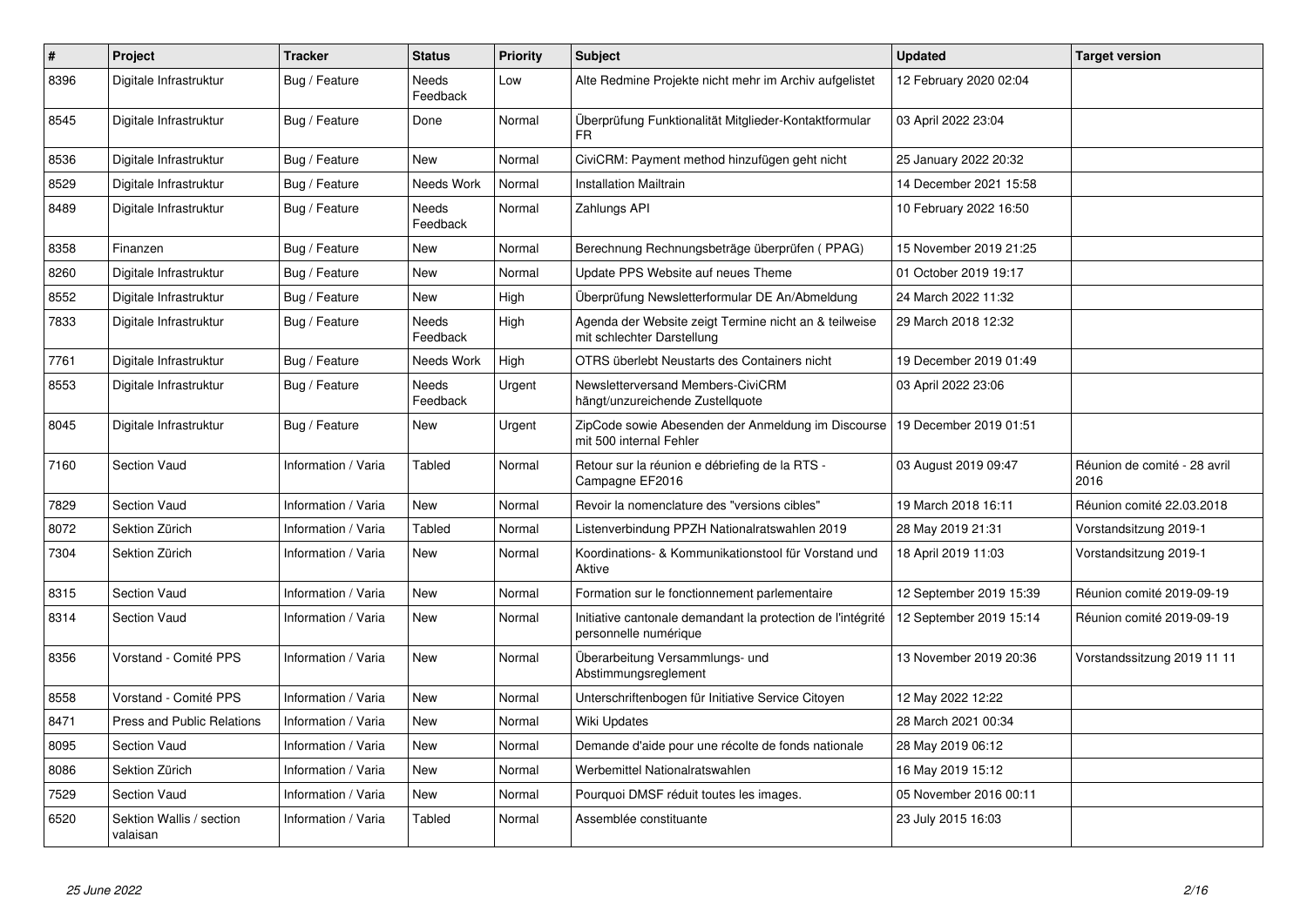| $\pmb{\#}$ | Project                                   | <b>Tracker</b>      | <b>Status</b>        | <b>Priority</b> | <b>Subject</b>                                                                                                                              | <b>Updated</b>          | <b>Target version</b>       |
|------------|-------------------------------------------|---------------------|----------------------|-----------------|---------------------------------------------------------------------------------------------------------------------------------------------|-------------------------|-----------------------------|
| 6457       | Sektion St. Gallen und beide<br>Appenzell | Information / Varia | Tabled               | Normal          | Piratengrillen                                                                                                                              | 30 July 2014 16:21      |                             |
| 6380       | <b>Pirate Party Policy</b>                | Information / Varia | New                  | Normal          | PAD - Consulation LSI - Vernaemlassung ISG                                                                                                  | 22 April 2014 12:13     |                             |
| 6379       | <b>Pirate Party Policy</b>                | Information / Varia | New                  | Normal          | Refenz material - Documentation de reference - Reading   22 April 2014 12:11<br>Material                                                    |                         |                             |
| 6245       | <b>Pirate Party Policy</b>                | Information / Varia | <b>New</b>           | Normal          | Reading material review                                                                                                                     | 05 March 2014 15:05     |                             |
| 6240       | Pirate Party Policy                       | Information / Varia | <b>New</b>           | Normal          | Reading material review                                                                                                                     | 05 March 2014 14:41     |                             |
| 6239       | <b>Pirate Party Policy</b>                | Information / Varia | New                  | Normal          | Consultation - Modification du code civil (CC; Droit de<br>I'adoption) / Vernehmlassung - Änderung des<br>Zivilgesetzbuches (ZGB; Adoption) | 05 March 2014 14:44     |                             |
| 6207       | <b>Pirate Party Policy</b>                | Information / Varia | New                  | Normal          | Reading material review                                                                                                                     | 04 March 2014 13:53     |                             |
| 6202       | Pirate Party Policy                       | Information / Varia | New                  | Normal          | Reading material review                                                                                                                     | 04 March 2014 13:21     |                             |
| 6178       | Pirate Party Policy                       | Information / Varia | Offen /<br>Incertain | Normal          | review april 2014                                                                                                                           | 04 March 2014 11:33     |                             |
| 5828       | Stadtsektion Zürich                       | Information / Varia | <b>New</b>           | Normal          | Winteraktivitäten                                                                                                                           | 17 September 2013 09:49 |                             |
| 5827       | Stadtsektion Zürich                       | Information / Varia | New                  | Normal          | Idee Präsentation der Zürcher Piraten                                                                                                       | 17 September 2013 09:48 |                             |
| 5825       | Stadtsektion Zürich                       | Information / Varia | <b>New</b>           | Normal          | Feedback                                                                                                                                    | 17 September 2013 09:44 |                             |
| 5823       | Stadtsektion Zürich                       | Information / Varia | New                  | Normal          | Chatiquette                                                                                                                                 | 17 September 2013 09:39 |                             |
| 5822       | Stadtsektion Zürich                       | Information / Varia | New                  | Normal          | Forum: Nicht Mitglieder                                                                                                                     | 17 September 2013 09:36 |                             |
| 5661       | Stadtsektion Zürich                       | Information / Varia | New                  | Normal          | Organisation PV                                                                                                                             | 12 August 2013 20:24    |                             |
| 5570       | Bezirkssektion Winterthur                 | Information / Varia | <b>New</b>           | Normal          | SSL / TLS Unterstützung                                                                                                                     | 21 July 2013 21:47      |                             |
| 5569       | Stadtsektion Bern                         | Information / Varia | <b>New</b>           | Normal          | SSL / TLS Unterstützung                                                                                                                     | 21 July 2013 21:37      |                             |
| 5339       | Pirate Party Policy                       | Information / Varia | <b>New</b>           | Normal          | Compilation des prises de position                                                                                                          | 06 June 2013 17:16      |                             |
| 5321       | Stadtsektion Zürich                       | Information / Varia | New                  | Normal          | Treffen mit Philipp Meier                                                                                                                   | 31 May 2013 15:56       |                             |
| 5035       | Sektion beider Basel                      | Information / Varia | New                  | Normal          | Kontakte Journalisten                                                                                                                       | 09 July 2016 09:33      |                             |
| 4942       | Pirate Party Policy                       | Information / Varia | <b>New</b>           | Normal          | Provide an outline, and approach for the development of<br>the position paper                                                               | 30 September 2013 19:23 |                             |
| 5050       | Sektion Wallis / section<br>valaisan      | Information / Varia | Needs Work           | Normal          | Wiki: Wahlsysteme                                                                                                                           | 20 August 2017 08:57    | GV2017                      |
| 6729       | Section Genève                            | Information / Varia | <b>New</b>           | Normal          | Préparation référendum LRens/LSCPT                                                                                                          | 25 March 2015 15:52     | Prochain Comité             |
| 6675       | Section Genève                            | Information / Varia | New                  | Normal          | éVote : Demande de borne au sein des locaux de vote                                                                                         | 09 April 2015 20:10     | Prochain Comité             |
| 5883       | Section Genève                            | Information / Varia | New                  | Normal          | Poste à pourvoir au comité : Comptable                                                                                                      | 10 October 2013 17:43   | Prochaine AG                |
| 5866       | Stadtsektion Zürich                       | Information / Varia | New                  | Normal          | Budget 2014                                                                                                                                 | 03 October 2013 21:07   | Sitzung 03.10.2013          |
| 5865       | Stadtsektion Zürich                       | Information / Varia | New                  | Normal          | PV Gemeinderatswahlen anfangs November                                                                                                      | 03 October 2013 20:13   | Sitzung 03.10.2013          |
| 8419       | Vorstand - Comité PPS                     | Information / Varia | New                  | Normal          | Sekretariat der PPS                                                                                                                         | 29 October 2020 22:45   | Vorstandssitzung 2020 03 16 |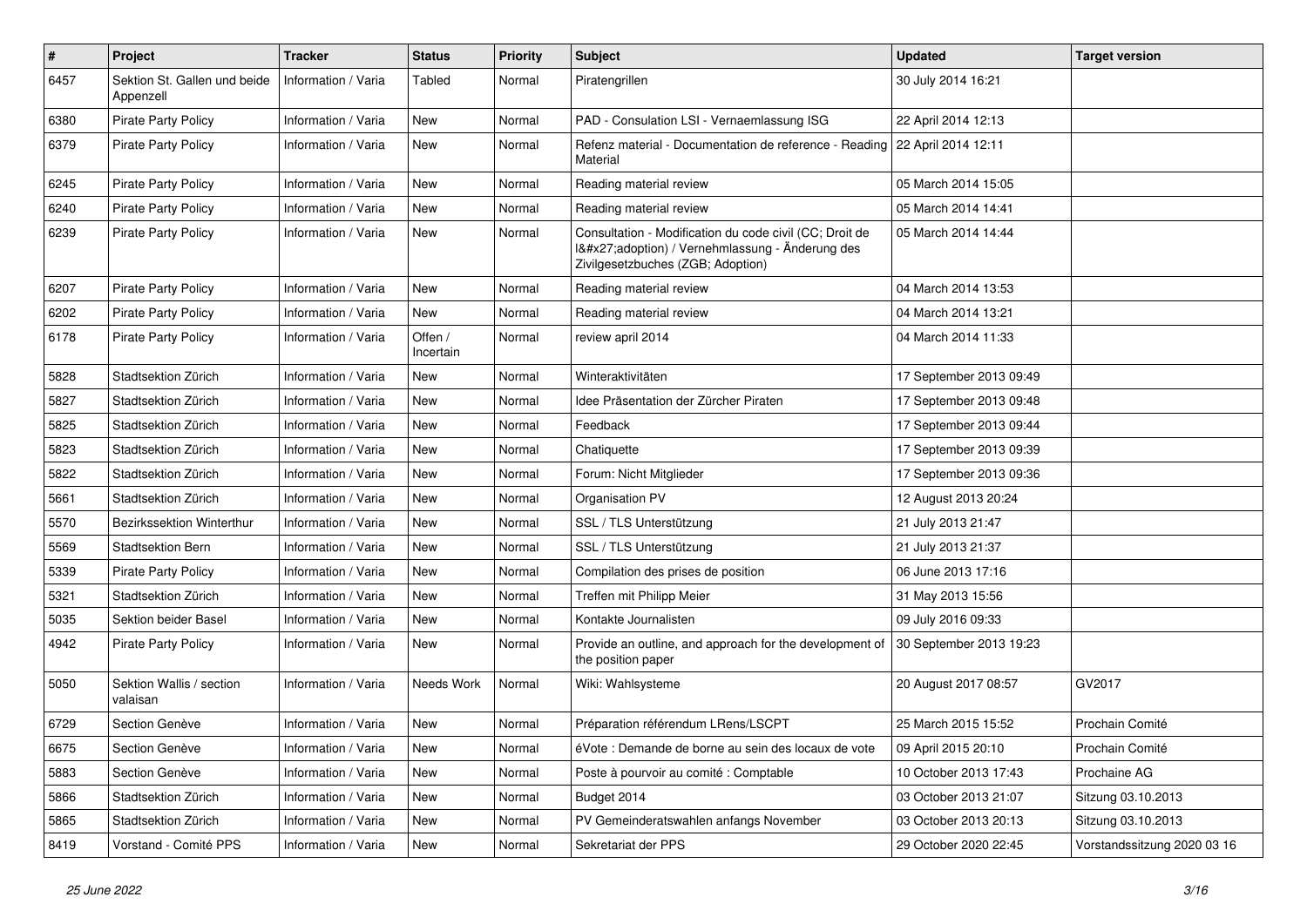| $\#$ | Project                                   | <b>Tracker</b>      | <b>Status</b>            | <b>Priority</b> | <b>Subject</b>                                                                                    | <b>Updated</b>          | <b>Target version</b>                |
|------|-------------------------------------------|---------------------|--------------------------|-----------------|---------------------------------------------------------------------------------------------------|-------------------------|--------------------------------------|
| 4730 | <b>Stadtsektion Bern</b>                  | Information / Varia | New                      | High            | Dukumente hochladen                                                                               | 03 March 2013 21:50     |                                      |
| 8426 | Vorstand - Comité PPS                     | Information / Varia | New                      | Urgent          | Ablösung Civi Crm als Mitgliederverwaltung                                                        | 20 July 2020 20:22      | Vorstandssitzung vom<br>08.06.2020   |
| 7852 | Verwaltung                                | Creation            | <b>New</b>               | Normal          | Anleitung Members CiviCRM für Vorstände und PPVs<br>anpassen, ergänzen und übersetzen.            | 12 December 2018 19:41  |                                      |
| 5014 | Bezirkssektion Winterthur                 | Task / Tâche        | Needs Work               | Low             | Problematik "gebundene Ausgaben"                                                                  | 02 May 2013 22:31       | Parley 15 (2.5.2013)                 |
| 3732 | Bezirkssektion Winterthur                 | Task / Tâche        | Needs Work               | Low             | Neues Hallenbad                                                                                   | 02 May 2013 22:37       | Parley 15 (2.5.2013)                 |
| 8024 | Vorstand - Comité PPS                     | Task / Tâche        | Needs Work               | Low             | Verantwortliche & Zugriffsrechte                                                                  | 01 October 2020 23:07   |                                      |
| 5104 | Sektion beider Basel                      | Task / Tâche        | New                      | Low             | Automatisierte Verfolgung der Tätigkeiten des Grossrats<br><b>Basel-Stadt</b>                     | 23 April 2015 18:59     |                                      |
| 5041 | Sektion beider Basel                      | Task / Tâche        | Needs Work               | Low             | Parlaments-Daten automatisch abgreifen lassen                                                     | 23 April 2015 18:59     |                                      |
| 3251 | Sektion St. Gallen und beide<br>Appenzell | Task / Tâche        | Done                     | Low             | <b>Statistik Skript</b>                                                                           | 10 June 2014 20:06      |                                      |
| 2891 | Bezirkssektion Winterthur                 | Task / Tâche        | Needs Work               | Low             | Schuldenabbau                                                                                     | 20 April 2013 00:00     |                                      |
| 5444 | Sektion Wallis / section<br>valaisan      | Task / Tâche        | Needs Work               | Low             | Welcome/Austrittsmail automatisieren                                                              | 20 August 2017 08:56    | GV2017                               |
| 3865 | <b>Bezirkssektion Winterthur</b>          | Task / Tâche        | Needs Work               | Low             | Rote Parkplätze in der Altstadt                                                                   | 02 May 2013 22:36       | Parley 11                            |
| 3716 | Bezirkssektion Winterthur                 | Task / Tâche        | Needs Work               | Low             | Frauenparkplätze                                                                                  | 21 April 2013 00:00     | Parley 11                            |
| 2800 | Bezirkssektion Winterthur                 | Task / Tâche        | Done                     | Low             | Vorstoss: Verantwortung im Polizeiberuf                                                           | 04 May 2013 22:59       | Parley 3                             |
| 4370 | Bezirkssektion Winterthur                 | Task / Tâche        | Needs Work               | Normal          | SalZH kriegt Subventionen                                                                         | 07 April 2013 15:42     | Parley 15 (2.5.2013)                 |
| 4362 | Bezirkssektion Winterthur                 | Task / Tâche        | Needs Work               | Normal          | Willkür im Baubewilligungsverfahren                                                               | 07 April 2013 15:42     | Parley 15 (2.5.2013)                 |
| 4200 | Bezirkssektion Winterthur                 | Task / Tâche        | Needs Work               | Normal          | Vorstoss Transparenz in der WoV                                                                   | 07 April 2013 15:41     | Parley 15 (2.5.2013)                 |
| 4064 | Bezirkssektion Winterthur                 | Task / Tâche        | <b>Needs</b><br>Feedback | Normal          | Liquid Feedback für die Stadt Winterthur                                                          | 07 April 2013 15:34     | Parley 15 (2.5.2013)                 |
| 5227 | <b>Bezirkssektion Winterthur</b>          | Task / Tâche        | <b>New</b>               | Normal          | Gesamtkostenrechnung Neuhegi                                                                      | 15 May 2013 20:53       | Parley 16 (6.6.2013)                 |
| 5347 | Bezirkssektion Winterthur                 | Task / Tâche        | <b>New</b>               | Normal          | Unverschuldet abgewählt                                                                           | 08 June 2013 15:45      | Parley 17 (13.6.2013)                |
| 5346 | Bezirkssektion Winterthur                 | Task / Tâche        | <b>New</b>               | Normal          | Holidi                                                                                            | 08 June 2013 15:47      | Parley 17 (13.6.2013)                |
| 5787 | Bezirkssektion Winterthur                 | Task / Tâche        | New                      | Normal          | Sparen 14 durchsehen                                                                              | 04 September 2013 20:19 | Parley 19                            |
| 6778 | Sektion Zürich                            | Task / Tâche        | New                      | Normal          | Wahlkampf-Wissen im Wiki festhalten                                                               | 22 April 2015 18:29     | Vorstandssitzung 2015-04-22          |
| 6850 | Sektion Zürich                            | Task / Tâche        | New                      | Normal          | Fundraising                                                                                       | 27 August 2015 18:40    | Vorstandssitzung 2015-08-27          |
| 7236 | Section Vaud                              | Task / Tâche        | Done                     | Normal          | Organisation de la campagne référendaire LSCPT                                                    | 07 May 2018 12:58       | Réunion de comité - 31 mars<br>2016  |
| 7140 | Section Vaud                              | Task / Tâche        | Done                     | Normal          | Approbation et signature du PV de l'AG par les<br>membres du comité ainsi que les statuts du PPVD | 08 September 2019 06:41 | Réunion de comité - 31 mars<br>2016  |
| 7264 | Section Vaud                              | Task / Tâche        | Done                     | Normal          | Tri des propositions par collectivité impactée                                                    | 15 April 2016 15:30     | Réunion de comité - 14 avril<br>2016 |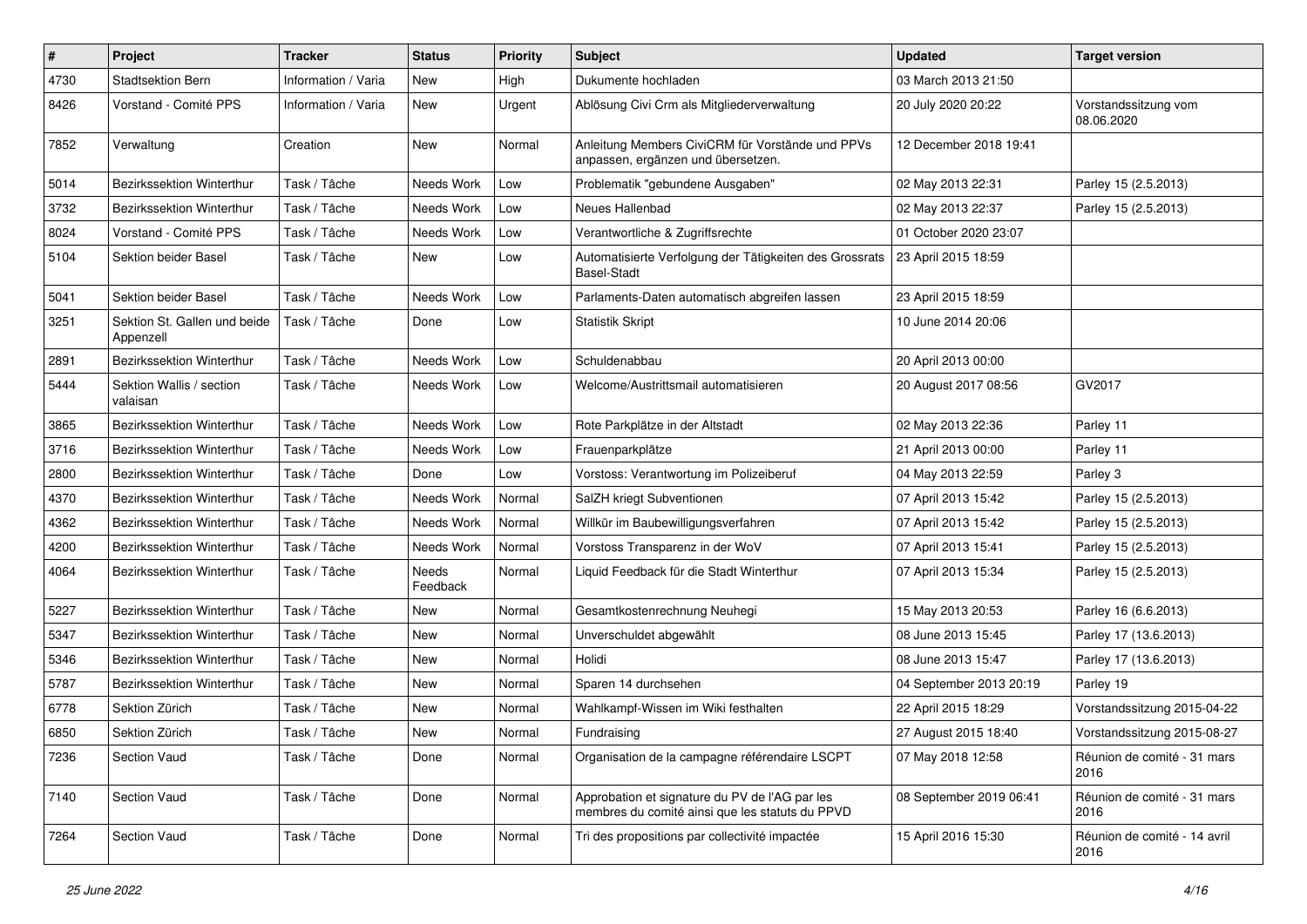| $\pmb{\#}$ | Project             | <b>Tracker</b> | <b>Status</b> | <b>Priority</b> | <b>Subject</b>                                                                           | <b>Updated</b>          | <b>Target version</b>                  |
|------------|---------------------|----------------|---------------|-----------------|------------------------------------------------------------------------------------------|-------------------------|----------------------------------------|
| 7262       | <b>Section Vaud</b> | Task / Tâche   | Done          | Normal          | Révision du programme du PPVD                                                            | 07 May 2018 13:02       | Réunion de comité - 14 avril<br>2016   |
| 7270       | <b>Section Vaud</b> | Task / Tâche   | Done          | Normal          | Rédaction et diffusion de la newsletter du PPVD pour le<br>mois d'avril                  | 20 April 2016 09:19     | Réunion de comité - 28 avril<br>2016   |
| 7269       | Section Vaud        | Task / Tâche   | Done          | Normal          | Travaux sur la vision pirate du développement<br>communal                                | 07 May 2018 13:02       | Réunion de comité - 28 avril<br>2016   |
| 7195       | <b>Section Vaud</b> | Task / Tâche   | Done          | Normal          | Révision de statuts du PPVD                                                              | 03 August 2019 09:48    | Réunion de comité - 28 avril<br>2016   |
| 7363       | <b>Section Vaud</b> | Task / Tâche   | New           | Normal          | Modifications des statuts pour la banque                                                 | 25 June 2016 16:55      | Réunion du comité - 2 juillet<br>2016  |
| 7381       | <b>Section Vaud</b> | Task / Tâche   | New           | Normal          | Mise en place d'un outil de sondage                                                      | 09 July 2016 09:42      | Réunion de comité - 14 juillet<br>2016 |
| 7468       | <b>Section Vaud</b> | Task / Tâche   | Done          | Normal          | Elections communales 2016 et EF 2015 - finances<br>factures ouvertes - point de sitation | 19 April 2019 15:10     | Réunion de Comité - 25.08.2016         |
| 7467       | <b>Section Vaud</b> | Task / Tâche   | Done          | Normal          | Formation média                                                                          | 13 June 2019 15:54      | Réunion de Comité - 25.08.2016         |
| 7466       | Section Vaud        | Task / Tâche   | Done          | Normal          | Préparation Elections cantonales - désignation de<br>candidats - alliance - etc          | 13 June 2019 15:54      | Réunion de Comité - 25.08.2016         |
| 7462       | <b>Section Vaud</b> | Task / Tâche   | Done          | Normal          | Camnpagne Référendum LRens                                                               | 16 May 2019 16:35       | Réunion de Comité - 25.08.2016         |
| 7500       | <b>Section Vaud</b> | Task / Tâche   | New           | Normal          | Création d'un programme de communication vaudois                                         | 04 October 2016 17:54   | Réunion de Comité - 6.10.2016          |
| 7499       | <b>Section Vaud</b> | Task / Tâche   | <b>New</b>    | Normal          | Mise à jour logiciel du site web                                                         | 04 October 2016 17:50   | Réunion de Comité - 6.10.2016          |
| 7498       | <b>Section Vaud</b> | Task / Tâche   | <b>New</b>    | Normal          | Mise au propre du programme vaudois                                                      | 04 October 2016 17:45   | Réunion de Comité - 6.10.2016          |
| 7497       | <b>Section Vaud</b> | Task / Tâche   | New           | Normal          | Mise à jour du calendrier du site web                                                    | 04 October 2016 17:42   | Réunion de Comité - 6.10.2016          |
| 7491       | <b>Section Vaud</b> | Task / Tâche   | <b>New</b>    | Normal          | Comité de campagne élections cantonales 2017                                             | 22 September 2016 21:53 | Réunion de Comité - 6.10.2016          |
| 7463       | <b>Section Vaud</b> | Task / Tâche   | Done          | Normal          | Conférence-débats 2e partie 2016                                                         | 19 April 2019 15:11     | Réunion de Comité - 6.10.2016          |
| 7522       | <b>Section Vaud</b> | Task / Tâche   | New           | Normal          | Les modalités éléctorales 2017                                                           | 22 October 2016 13:43   | Réunion de Comité - 20.10.2016         |
| 7521       | <b>Section Vaud</b> | Task / Tâche   | <b>New</b>    | Normal          | Création d'une newsletter et appel à la candidature<br>Election cantonale                | 22 October 2016 13:37   | Réunion de Comité - 20.10.2016         |
| 7505       | Section Vaud        | Task / Tâche   | <b>New</b>    | Normal          | Recherche de la salle pour le 8 décembre                                                 | 06 October 2016 22:17   | Réunion de Comité - 20.10.2016         |
| 7828       | <b>Section Vaud</b> | Task / Tâche   | <b>New</b>    | Normal          | Communication sur le 14 avril                                                            | 05 April 2018 16:42     | Réunion comité 05.04.2018              |
| 7863       | <b>Section Vaud</b> | Task / Tâche   | New           | Normal          | <b>Compte Twitter PPVD</b>                                                               | 14 April 2018 09:24     | Réunion comité 19.04.2018              |
| 7862       | <b>Section Vaud</b> | Task / Tâche   | <b>New</b>    | Normal          | Mise à jour de la page wiki des PV                                                       | 14 April 2018 09:21     | Réunion comité 19.04.2018              |
| 7906       | Section Vaud        | Task / Tâche   | New           | Normal          | Organisation et planification de la 2ème AGE 2018                                        | 14 June 2018 14:55      | Réunion comité 14.06.2018              |
| 7977       | Section Vaud        | Task / Tâche   | Needs Work    | Normal          | Téléchargement légal: cadre particulier et exeptions                                     | 01 November 2018 20:44  | Séance de comité 18-44                 |
| 7976       | Section Vaud        | Task / Tâche   | Done          | Normal          | Sondage Politiciennes.ch                                                                 | 01 November 2018 20:43  | Séance de comité 18-44                 |
| 8033       | Section Vaud        | Task / Tâche   | Done          | Normal          | Faire liste du matériel de campagne                                                      | 03 August 2019 20:59    | Réunion comité 2019-02-21              |
| 8063       | Sektion Zürich      | Task / Tâche   | New           | Normal          | Vorbereitungen Aufstellungsversammlung                                                   | 18 April 2019 17:41     | Vorstandsitzung 2019-1                 |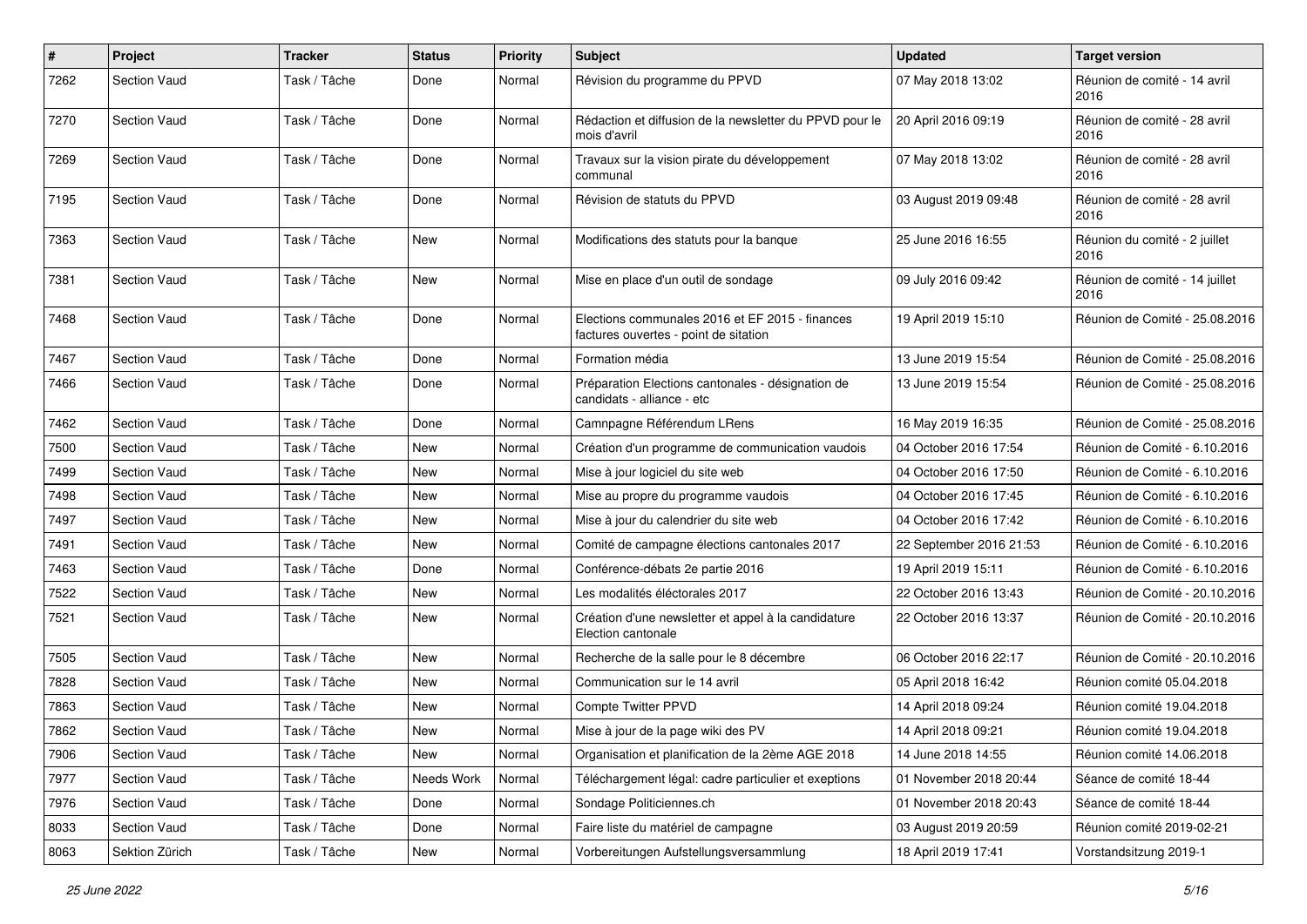| #    | <b>Project</b>        | <b>Tracker</b> | <b>Status</b> | <b>Priority</b> | <b>Subject</b>                                                                                                                                                                              | <b>Updated</b>          | <b>Target version</b>       |
|------|-----------------------|----------------|---------------|-----------------|---------------------------------------------------------------------------------------------------------------------------------------------------------------------------------------------|-------------------------|-----------------------------|
| 8061 | Sektion Zürich        | Task / Tâche   | <b>New</b>    | Normal          | Kontovollmachten geregelt kriegen                                                                                                                                                           | 02 April 2019 18:15     | Vorstandsitzung 2019-1      |
| 8059 | Sektion Zürich        | Task / Tâche   | <b>New</b>    | Normal          | Wahlprogramm 2019                                                                                                                                                                           | 14 May 2019 15:33       | Vorstandsitzung 2019-1      |
| 7516 | Sektion Zürich        | Task / Tâche   | <b>New</b>    | Normal          | Kalender abonnieren auf Website fixen                                                                                                                                                       | 02 April 2019 18:11     | Vorstandsitzung 2019-1      |
| 6854 | Sektion Zürich        | Task / Tâche   | New           | Normal          | Website                                                                                                                                                                                     | 07 April 2019 07:36     | Vorstandsitzung 2019-1      |
| 7987 | Vorstand - Comité PPS | Task / Tâche   | Done          | Normal          | Kommunikationskonzept                                                                                                                                                                       | 03 February 2020 19:12  | Vorstandssitzung 2019 05 27 |
| 8160 | <b>Section Vaud</b>   | Task / Tâche   | New           | Normal          | Région de Nyon et Twitter                                                                                                                                                                   | 13 June 2019 17:05      | Réunion comité 2019-06-13   |
| 8120 | <b>Section Vaud</b>   | Task / Tâche   | Done          | Normal          | Préparation de notre voyage à Olten le 23 juin 2019                                                                                                                                         | 03 August 2019 20:59    | Réunion comité 2019-06-13   |
| 8117 | Vorstand - Comité PPS | Task / Tâche   | <b>New</b>    | Normal          | Procédure de communication entre les membres du<br>comité du PPS // Kommunikationsverfahren zwischen<br>den Mitgliedern des PPS-Vorstand                                                    | 14 October 2019 19:26   | Vorstandssitzung 2019 06 24 |
| 8195 | Vorstand - Comité PPS | Task / Tâche   | <b>New</b>    | Normal          | Bestimmung von Dossier- und Themenverantwortlichen<br>Désignation des responsables de dossiers et de sujets                                                                                 | 08 July 2019 08:37      | Vorstandssitzung 2019 07 08 |
| 8253 | <b>Section Vaud</b>   | Task / Tâche   | <b>New</b>    | Normal          | Plate-forme EF19 vidéo de la rts                                                                                                                                                            | 21 August 2019 14:43    | Réunion comité 2019-08-22   |
| 8252 | <b>Section Vaud</b>   | Task / Tâche   | <b>New</b>    | Normal          | Création d'un compte LinkedIn pour le PPVD                                                                                                                                                  | 21 August 2019 14:47    | Réunion comité 2019-08-22   |
| 8327 | <b>Section Vaud</b>   | Task / Tâche   | <b>New</b>    | Normal          | Transmission de matériel de notre parti pour les<br>élections fédérales à la BNS                                                                                                            | 26 September 2019 19:27 | Réunion comité 2019-10-31   |
| 8351 | Vorstand - Comité PPS | Task / Tâche   | Done          | Normal          | Newsletter                                                                                                                                                                                  | 25 May 2020 19:24       | Vorstandssitzung 2019 11 25 |
| 8385 | Vorstand - Comité PPS | Task / Tâche   | <b>New</b>    | Normal          | Strategie oder Massnahmenplan für Mitgliederwerbung                                                                                                                                         | 09 December 2019 20:33  | PPS Meeting 09.12.2019      |
| 8381 | Vorstand - Comité PPS | Task / Tâche   | <b>New</b>    | Normal          | Notiz/Eintrag von Berechtigungen für Mitgleider im<br><b>Members</b>                                                                                                                        | 08 December 2019 10:30  | PPS Meeting 09.12.2019      |
| 8556 | AG Vernehmlassungen   | Task / Tâche   | <b>New</b>    | Normal          | Vernehmlassung 2021/80 Bundesgesetz über die<br>Bearbeitung von Flugpassagierdaten zur Bekämpfung<br>von terroristischen und anderen schweren Straftaten<br>(Flugpassagierdatengesetz, FPG) | 04 April 2022 17:30     |                             |
| 8555 | AG Vernehmlassungen   | Task / Tâche   | <b>New</b>    | Normal          | Vernehmlassung 2022/19 Bundesgesetz über die<br>elektronische Identität und die Vertrauensinfrastruktur<br>(E-ID-Gesetz, BGEID)                                                             | 04 April 2022 17:29     |                             |
| 8547 | Vorstand - Comité PPS | Task / Tâche   | <b>New</b>    | Normal          | Budget für die NR Wahlen                                                                                                                                                                    | 15 March 2022 21:14     |                             |
| 8542 | AG Vernehmlassungen   | Task / Tâche   | New           | Normal          | Vernehmlassung 2022/6 Bundesbeschluss zur<br>nationalen Umsetzung des OECD/G-20 Projekts zur<br>Besteuerung der digitalen Wirtschaft (SR 101)                                               | 13 April 2022 06:34     |                             |
| 8540 | AG Vernehmlassungen   | Task / Tâche   | Needs Work    | Normal          | Vernehmlassung 2022/2 Bundesgesetz über die<br>Mobilitätsdateninfrastruktur                                                                                                                 | 10 February 2022 06:34  |                             |
| 8521 | AG Vernehmlassungen   | Task / Tâche   | Needs Work    | Normal          | Vernehmlassung 2021/70 Meldepflicht von<br>Betreiberinnen kritischer Infrastrukturen für<br>Cyberangriffe                                                                                   | 13 April 2022 00:53     |                             |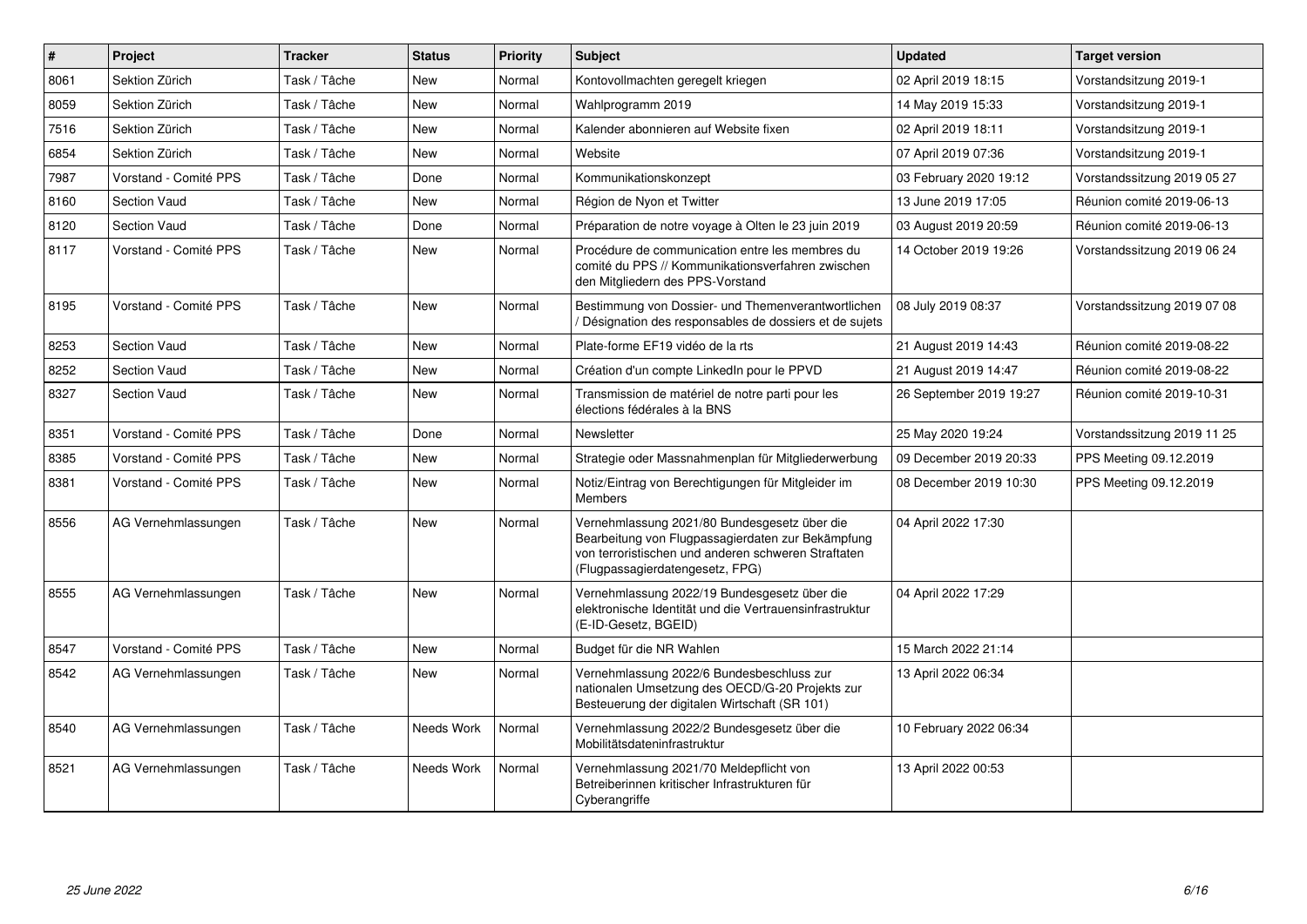| $\pmb{\#}$ | Project                                  | <b>Tracker</b> | <b>Status</b>     | <b>Priority</b> | <b>Subject</b>                                                                                                                                                                              | <b>Updated</b>          | <b>Target version</b> |
|------------|------------------------------------------|----------------|-------------------|-----------------|---------------------------------------------------------------------------------------------------------------------------------------------------------------------------------------------|-------------------------|-----------------------|
| 8519       | AG Vernehmlassungen                      | Task / Tâche   | New               | Normal          | Vernehmlassung 2021/80 Bundesgesetz über die<br>Bearbeitung von Flugpassagierdaten zur Bekämpfung<br>von terroristischen und anderen schweren Straftaten<br>(Flugpassagierdatengesetz, FPG) | 10 February 2022 06:24  |                       |
| 8518       | AG Vernehmlassungen                      | Task / Tâche   | Done              | Normal          | Vernehmlassung 2021/96 Teilrevisionen vier<br>Ausführungserlasse des BÜPF (VÜPF, GebV-ÜPF,<br>VD-ÜPF, VVS-ÜPF)                                                                              | 21 May 2022 15:03       |                       |
| 8517       | AG Vernehmlassungen                      | Task / Tâche   | Needs Work        | Normal          | Vernehmlassung 2021/99 Verordnung über die<br>Transparenz bei der Politikfinanzierung (VPofin)                                                                                              | 26 March 2022 13:36     |                       |
| 8516       | AG Vernehmlassungen                      | Task / Tâche   | Needs Work        | Normal          | Vernehmlassung 2021/81 Verordnung über die<br>Herstellung der Interoperabilität zwischen<br>Schengen-Dublin-Informationssystemen                                                            | 18 January 2022 20:38   |                       |
| 8502       | Piratenversammlung /<br>Assemblée Pirate | Task / Tâche   | Needs Work        | Normal          | Bereinigung Differenzen Statuten und<br>Versammlungsreglement                                                                                                                               | 16 February 2022 23:13  |                       |
| 8473       | Digitale Infrastruktur                   | Task / Tâche   | Needs Work        | Normal          | <b>Refurbish CiviCRM</b>                                                                                                                                                                    | 18 January 2022 20:52   |                       |
| 8430       | Sektion beider Basel                     | Task / Tâche   | Needs Work        | Normal          | Lagerort und Materialbestand der PPBB                                                                                                                                                       | 02 October 2020 00:08   |                       |
| 8421       | Sektion beider Basel                     | Task / Tâche   | New               | Normal          | Aktuelle Vernehmlassungen                                                                                                                                                                   | 02 October 2020 00:09   |                       |
| 8378       | Digitale Infrastruktur                   | Task / Tâche   | Needs Work        | Normal          | Erstelllung subdomain für neue Sektion<br>Thurgau/Schauffhausen + SG/AR/Ai                                                                                                                  | 19 December 2019 00:53  |                       |
| 8354       | Vorstand - Comité PPS                    | Task / Tâche   | <b>New</b>        | Normal          | Also for Italian/Tessin                                                                                                                                                                     | 29 October 2019 10:57   |                       |
| 8337       | Vorstand - Comité PPS                    | Task / Tâche   | <b>New</b>        | Normal          | Änderung Begrüssung Neu Mitglieder                                                                                                                                                          | 24 October 2019 07:05   |                       |
| 8334       | Vorstand - Comité PPS                    | Task / Tâche   | New               | Normal          | Übersetzung Positionspapiere                                                                                                                                                                | 30 September 2019 20:29 |                       |
| 8312       | Sektion Bern                             | Task / Tâche   | Needs Work        | Normal          | Rückzahlung des Darlehens an die PPS                                                                                                                                                        | 09 September 2019 21:26 |                       |
| 8310       | Sektion Bern                             | Task / Tâche   | Needs Work        | Normal          | Wahlkampfbudget / Bezahlung Wahlkampfleiter PPS<br>und Budget                                                                                                                               | 09 September 2019 21:06 |                       |
| 8255       | Vorstand - Comité PPS                    | Task / Tâche   | New               | Normal          | Überarbeitung des Piraten Quiz                                                                                                                                                              | 21 August 2019 20:50    |                       |
| 8248       | Finanzen                                 | Task / Tâche   | New               | Normal          | Budget 2020                                                                                                                                                                                 | 19 August 2019 18:25    |                       |
| 8238       | Digitale Infrastruktur                   | Task / Tâche   | New               | Normal          | Verify and document backup solution                                                                                                                                                         | 15 December 2019 12:11  |                       |
| 8108       | Digitale Infrastruktur                   | Task / Tâche   | Needs<br>Feedback | Normal          | Hinterlegung Druckvorlagen                                                                                                                                                                  | 10 February 2022 16:00  |                       |
| 8079       | Sektion Zürich                           | Task / Tâche   | New               | Normal          | Fotograf buchen                                                                                                                                                                             | 04 May 2019 19:52       |                       |
| 8078       | Sektion Zürich                           | Task / Tâche   | New               | Normal          | Überblick über Dorf-, Quartier-, Regionalzeitungen                                                                                                                                          | 04 May 2019 19:52       |                       |
| 8077       | Sektion Zürich                           | Task / Tâche   | New               | Normal          | Mitglieder-Postversand                                                                                                                                                                      | 03 May 2019 09:01       |                       |
| 8058       | Sektion Zürich                           | Task / Tâche   | Needs Work        | Normal          | Neue Statuten auf Website publizieren                                                                                                                                                       | 02 April 2019 14:38     |                       |
| 8001       | Finanzen                                 | Task / Tâche   | New               | Normal          | Fehlende Finanzdaten / Jahre auf der Homepage mit<br>entsprechenden Forumalren ergänzen                                                                                                     | 01 December 2018 17:35  |                       |
| 8000       | Finanzen                                 | Task / Tâche   | New               | Normal          | Mitgliederbeiträge der Sektionen                                                                                                                                                            | 01 December 2018 16:34  |                       |
| 7999       | Verwaltung                               | Task / Tâche   | New               | Normal          | Neuer Willkommens-Text nach Aufnahme als Mitglied                                                                                                                                           | 01 October 2020 23:09   |                       |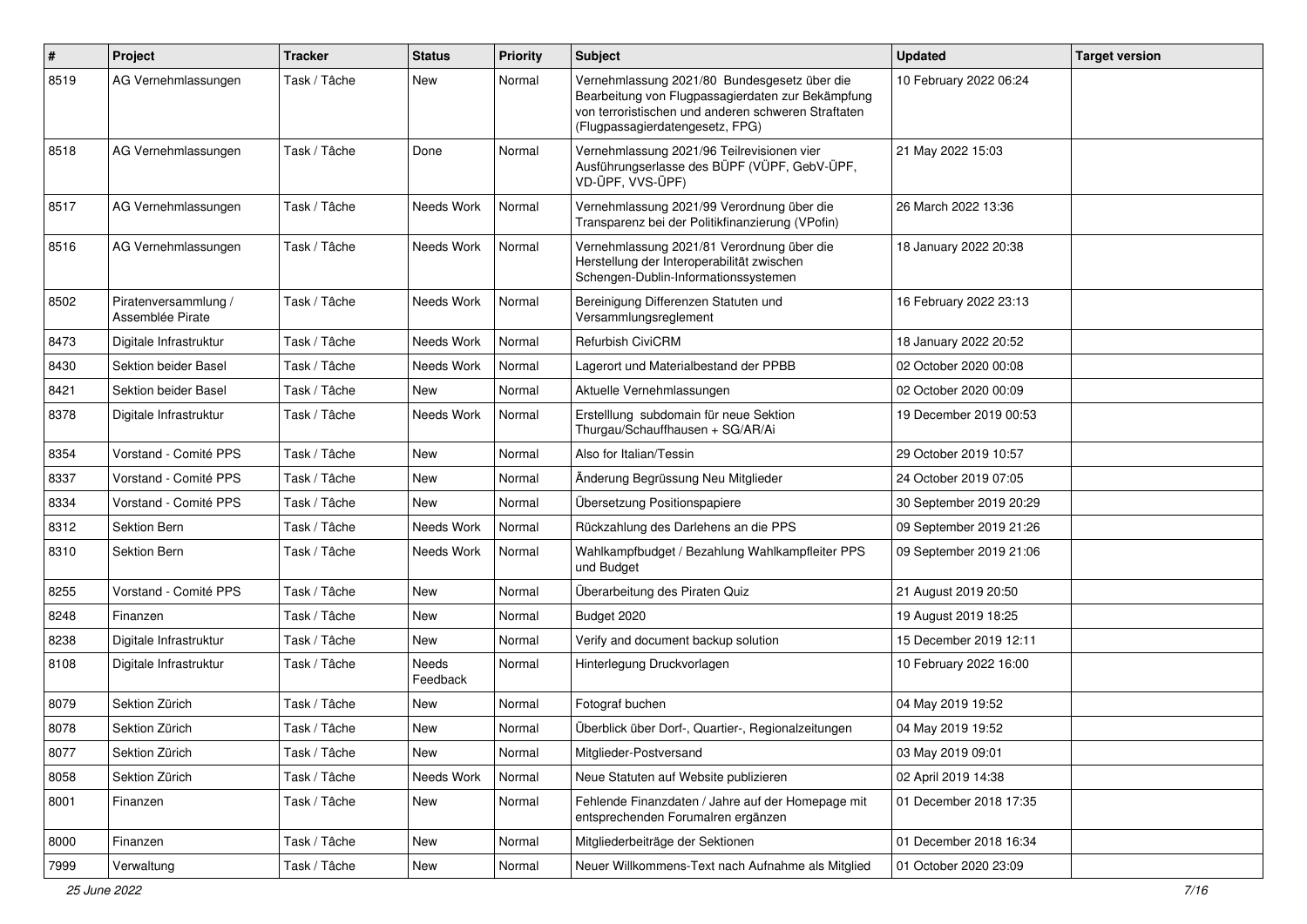| $\pmb{\#}$ | Project                              | <b>Tracker</b> | <b>Status</b>     | <b>Priority</b> | <b>Subject</b>                                                                                                                                                            | <b>Updated</b>         | <b>Target version</b> |
|------------|--------------------------------------|----------------|-------------------|-----------------|---------------------------------------------------------------------------------------------------------------------------------------------------------------------------|------------------------|-----------------------|
| 7998       | Press and Public Relations           | Task / Tâche   | New               | Normal          | Presseverteiler im PressCRM aktualisieren sowie<br>ergänzen                                                                                                               | 01 December 2018 13:05 |                       |
| 7997       | Verwaltung                           | Task / Tâche   | New               | Normal          | Online Anmeldung Mitglied                                                                                                                                                 | 01 October 2020 23:12  |                       |
| 7986       | Grafik und Design                    | Task / Tâche   | New               | Normal          | Datenv von Grafik/Design auf einer Instanz der PPS<br>hosten                                                                                                              | 22 January 2019 12:54  |                       |
| 7975       | <b>Pirate Party Policy</b>           | Task / Tâche   | <b>New</b>        | Normal          | Änderung des Betäubungsmittelgesetzes und<br>Verordnung über Pilotversuche nach dem<br>Betäubungsmittelgesetz (Pilotversuche mit Cannabis)                                | 04 March 2019 14:49    |                       |
| 7868       | Digitale Infrastruktur               | Task / Tâche   | Needs<br>Feedback | Normal          | Mailverteiler für die PPS Ticino erstellen                                                                                                                                | 19 December 2019 01:40 |                       |
| 7801       | Section Vaud                         | Task / Tâche   | New               | Normal          | Election de vérificateurs de comptes                                                                                                                                      | 08 February 2018 18:58 |                       |
| 7470       | Section Vaud                         | Task / Tâche   | Done              | Normal          | Creation des stands                                                                                                                                                       | 13 June 2019 15:55     |                       |
| 7465       | <b>Section Vaud</b>                  | Task / Tâche   | <b>New</b>        | Normal          | Newsletter septembre                                                                                                                                                      | 25 August 2016 08:00   |                       |
| 7321       | Sektion Zürich                       | Task / Tâche   | New               | Normal          | Auswertung Mitgliederversand                                                                                                                                              | 11 October 2016 17:11  |                       |
| 7199       | Section Vaud                         | Task / Tâche   | New               | Normal          | Mise en place de la pétition evoting                                                                                                                                      | 11 March 2016 16:46    |                       |
| 7089       | Sektion Wallis / section<br>valaisan | Task / Tâche   | Done              | Normal          | Anfragen an Standesämtern                                                                                                                                                 | 02 March 2016 09:56    |                       |
| 7002       | Sektion beider Basel                 | Task / Tâche   | Needs Work        | Normal          | Für ein lebendiges Basel                                                                                                                                                  | 02 October 2020 00:23  |                       |
| 7001       | Sektion beider Basel                 | Task / Tâche   | New               | Normal          | Online Infos/Struktur aktualisieren und überarbeiten                                                                                                                      | 28 November 2015 10:44 |                       |
| 6787       | <b>Pirate Party Policy</b>           | Task / Tâche   | Done              | Normal          | Révision totale de la loi fédérale sur l'analyse génétique<br>humaine (LAGH) - Totalrevision des Bundesgesetzes<br>über genetische Untersuchungen beim Menschen<br>(GUMG) | 27 May 2015 06:55      |                       |
| 6727       | <b>Pirate Party Policy</b>           | Task / Tâche   | Done              | Normal          | Rédaction de la réponse de la consultation                                                                                                                                | 08 April 2015 09:17    |                       |
| 6726       | <b>Pirate Party Policy</b>           | Task / Tâche   | Done              | Normal          | Consultation FINMA - LBA / GvW                                                                                                                                            | 08 April 2015 09:18    |                       |
| 6597       | Sektion Zürich                       | Task / Tâche   | Needs Work        | Normal          | Wegen Gratis-Plakatstellen anfragen                                                                                                                                       | 04 May 2019 19:49      |                       |
| 6390       | <b>Pirate Party Policy</b>           | Task / Tâche   | Done              | Normal          | Vernehmlassung: Geldspielgesetz / Consultation : Loi<br>sur les jeux d'argent                                                                                             | 08 April 2015 09:18    |                       |
| 6378       | <b>Pirate Party Policy</b>           | Task / Tâche   | <b>New</b>        | Normal          | Vernehmlassung: Informationssicherheitsgesetz                                                                                                                             | 22 April 2014 12:11    |                       |
| 6255       | <b>Pirate Party Policy</b>           | Task / Tâche   | <b>New</b>        | Normal          | Positionspapier Rechtsstaat updaten                                                                                                                                       | 21 November 2015 16:11 |                       |
| 6254       | <b>Pirate Party Policy</b>           | Task / Tâche   | New               | Normal          | Positionspapier Suchtpolitik updaten                                                                                                                                      | 21 November 2015 16:12 |                       |
| 6248       | <b>Pirate Party Policy</b>           | Task / Tâche   | New               | Normal          | Communication - press release - communication interne   05 March 2014 15:16<br>-> via pages de sections, twitter & facebook                                               |                        |                       |
| 6247       | Pirate Party Policy                  | Task / Tâche   | New               | Normal          | Rédaction du rapport et de la lettre d'accompagnement                                                                                                                     | 05 March 2014 15:15    |                       |
| 6246       | <b>Pirate Party Policy</b>           | Task / Tâche   | New               | Normal          | Development of the PPS report on the consultation                                                                                                                         | 05 March 2014 15:13    |                       |
| 6243       | Pirate Party Policy                  | Task / Tâche   | New               | Normal          | Communication - press release - communication interne<br>-> via pages de sections, twitter & facebook                                                                     | 05 March 2014 14:55    |                       |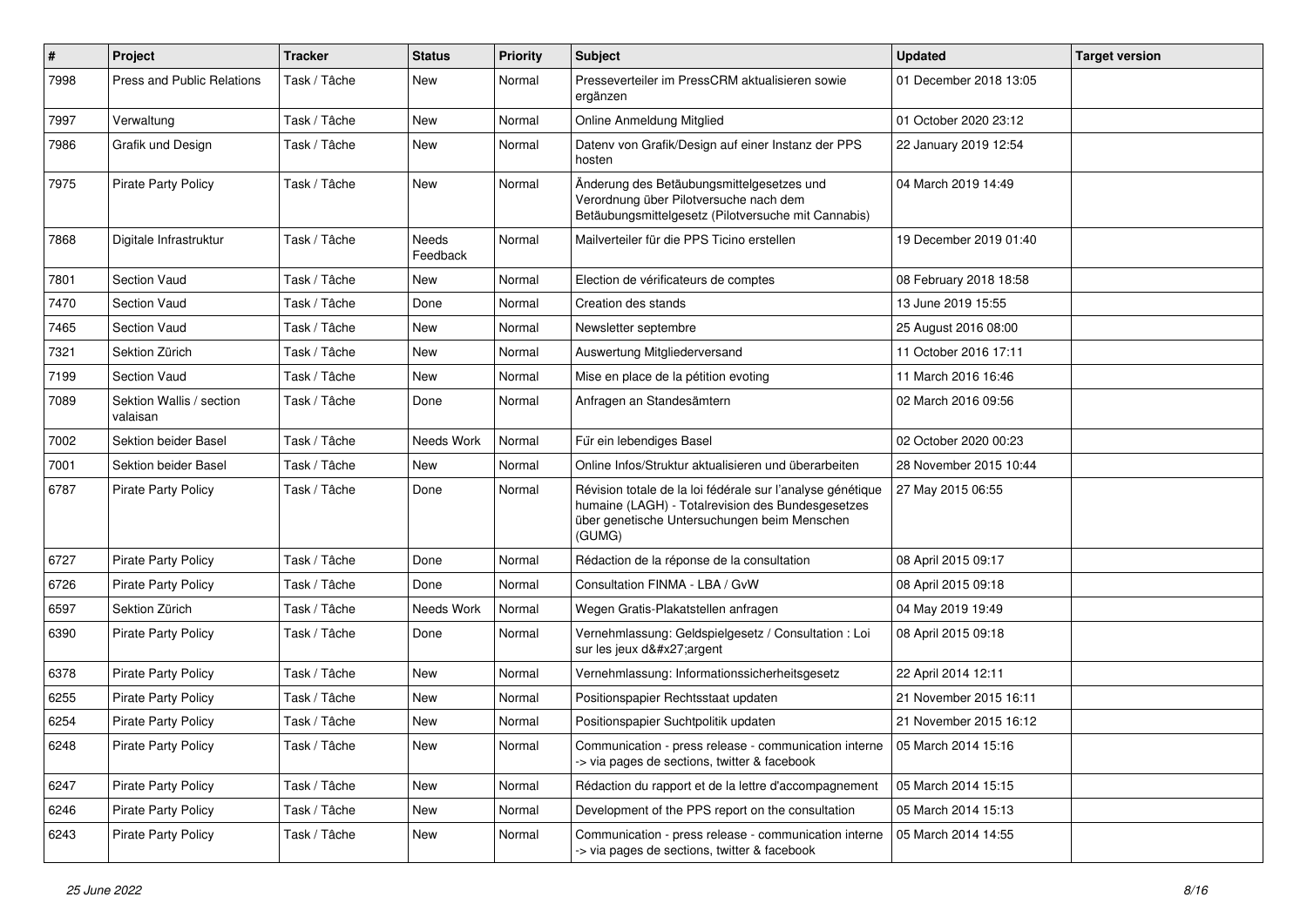| $\vert$ # | <b>Project</b>             | <b>Tracker</b> | <b>Status</b>        | <b>Priority</b> | <b>Subject</b>                                                                                                                                                                                                                                   | <b>Updated</b>         | <b>Target version</b> |
|-----------|----------------------------|----------------|----------------------|-----------------|--------------------------------------------------------------------------------------------------------------------------------------------------------------------------------------------------------------------------------------------------|------------------------|-----------------------|
| 6242      | <b>Pirate Party Policy</b> | Task / Tâche   | New                  | Normal          | Rédaction du rapport et de la lettre d'accompagnement                                                                                                                                                                                            | 05 March 2014 14:57    |                       |
| 6241      | <b>Pirate Party Policy</b> | Task / Tâche   | <b>New</b>           | Normal          | Development of the PPS report on the consultation                                                                                                                                                                                                | 05 March 2014 14:44    |                       |
| 6224      | <b>Pirate Party Policy</b> | Task / Tâche   | <b>New</b>           | Normal          | Publication - Diffusion aux sections                                                                                                                                                                                                             | 04 March 2014 15:19    |                       |
| 6223      | <b>Pirate Party Policy</b> | Task / Tâche   | <b>New</b>           | Normal          | traduction                                                                                                                                                                                                                                       | 04 March 2014 15:19    |                       |
| 6222      | <b>Pirate Party Policy</b> | Task / Tâche   | Done                 | Normal          | Développement argumentaires votations populaire 18<br>mai - Entwicklung Argumentationshilfe Themen<br>Volksabstimmung 18. Mai                                                                                                                    | 27 November 2019 21:23 |                       |
| 6219      | <b>Pirate Party Policy</b> | Task / Tâche   | <b>New</b>           | Normal          | Position guideline development planning                                                                                                                                                                                                          | 04 March 2014 14:49    |                       |
| 6218      | <b>Pirate Party Policy</b> | Task / Tâche   | <b>New</b>           | Normal          | Position guideline development                                                                                                                                                                                                                   | 04 March 2014 14:49    |                       |
| 6217      | <b>Pirate Party Policy</b> | Task / Tâche   | <b>New</b>           | Normal          | XML Formatting for bootstrap integration                                                                                                                                                                                                         | 04 March 2014 14:38    |                       |
| 6216      | <b>Pirate Party Policy</b> | Task / Tâche   | New                  | Normal          | Translation of all missing elements of the PPS program<br>draft                                                                                                                                                                                  | 04 March 2014 14:39    |                       |
| 6215      | <b>Pirate Party Policy</b> | Task / Tâche   | <b>New</b>           | Normal          | Development of the "Economy" section                                                                                                                                                                                                             | 04 March 2014 14:36    |                       |
| 6214      | <b>Pirate Party Policy</b> | Task / Tâche   | <b>New</b>           | Normal          | Development of the "Patrimoine Commun" section of<br>PPS Program                                                                                                                                                                                 | 04 March 2014 14:33    |                       |
| 6213      | <b>Pirate Party Policy</b> | Task / Tâche   | <b>New</b>           | Normal          | Development of the "Environment" section                                                                                                                                                                                                         | 04 March 2014 14:28    |                       |
| 6212      | <b>Pirate Party Policy</b> | Task / Tâche   | <b>New</b>           | Normal          | Development of the "Security" section                                                                                                                                                                                                            | 04 March 2014 14:33    |                       |
| 6211      | <b>Pirate Party Policy</b> | Task / Tâche   | <b>New</b>           | Normal          | Development of the "Etat de droit" section                                                                                                                                                                                                       | 04 March 2014 14:34    |                       |
| 6210      | <b>Pirate Party Policy</b> | Task / Tâche   | <b>New</b>           | Normal          | Development of the Area verbiage                                                                                                                                                                                                                 | 04 March 2014 14:34    |                       |
| 6209      | <b>Pirate Party Policy</b> | Task / Tâche   | <b>New</b>           | Normal          | PPS Program development                                                                                                                                                                                                                          | 04 March 2014 14:17    |                       |
| 6206      | <b>Pirate Party Policy</b> | Task / Tâche   | Done                 | Normal          | Consultation "Modification loi fédérale sur les systèmes<br>d'information de la Confédération dans le domaine du<br>sport (LSIS)" - Vernehmlassung "Änderung<br>Bundesgesetz über die Informationssysteme des<br>Bundes im Bereich Sport (IBSG)" | 08 April 2015 09:26    |                       |
| 6205      | <b>Pirate Party Policy</b> | Task / Tâche   | <b>New</b>           | Normal          | Development of the PPS report on the consultation                                                                                                                                                                                                | 04 March 2014 13:32    |                       |
| 6201      | <b>Pirate Party Policy</b> | Task / Tâche   | <b>New</b>           | Normal          | Consultation - Modification du Code des obligations<br>(Droit des raisons de commerce) / Vernehmlassung -<br>Änderung des Obligationenrechts (Firmenrecht)                                                                                       | 04 March 2014 13:21    |                       |
| 6197      | <b>Pirate Party Policy</b> | Task / Tâche   | Offen /<br>Incertain | Normal          | Review currently running iniatives                                                                                                                                                                                                               | 04 March 2014 12:38    |                       |
| 6186      | <b>Pirate Party Policy</b> | Task / Tâche   | Offen /<br>Incertain | Normal          | review decembre 2014                                                                                                                                                                                                                             | 08 April 2015 09:26    |                       |
| 6185      | <b>Pirate Party Policy</b> | Task / Tâche   | Offen /<br>Incertain | Normal          | review novembre 2014                                                                                                                                                                                                                             | 08 April 2015 09:26    |                       |
| 6184      | <b>Pirate Party Policy</b> | Task / Tâche   | Offen /<br>Incertain | Normal          | review octobre 2014                                                                                                                                                                                                                              | 08 April 2015 09:26    |                       |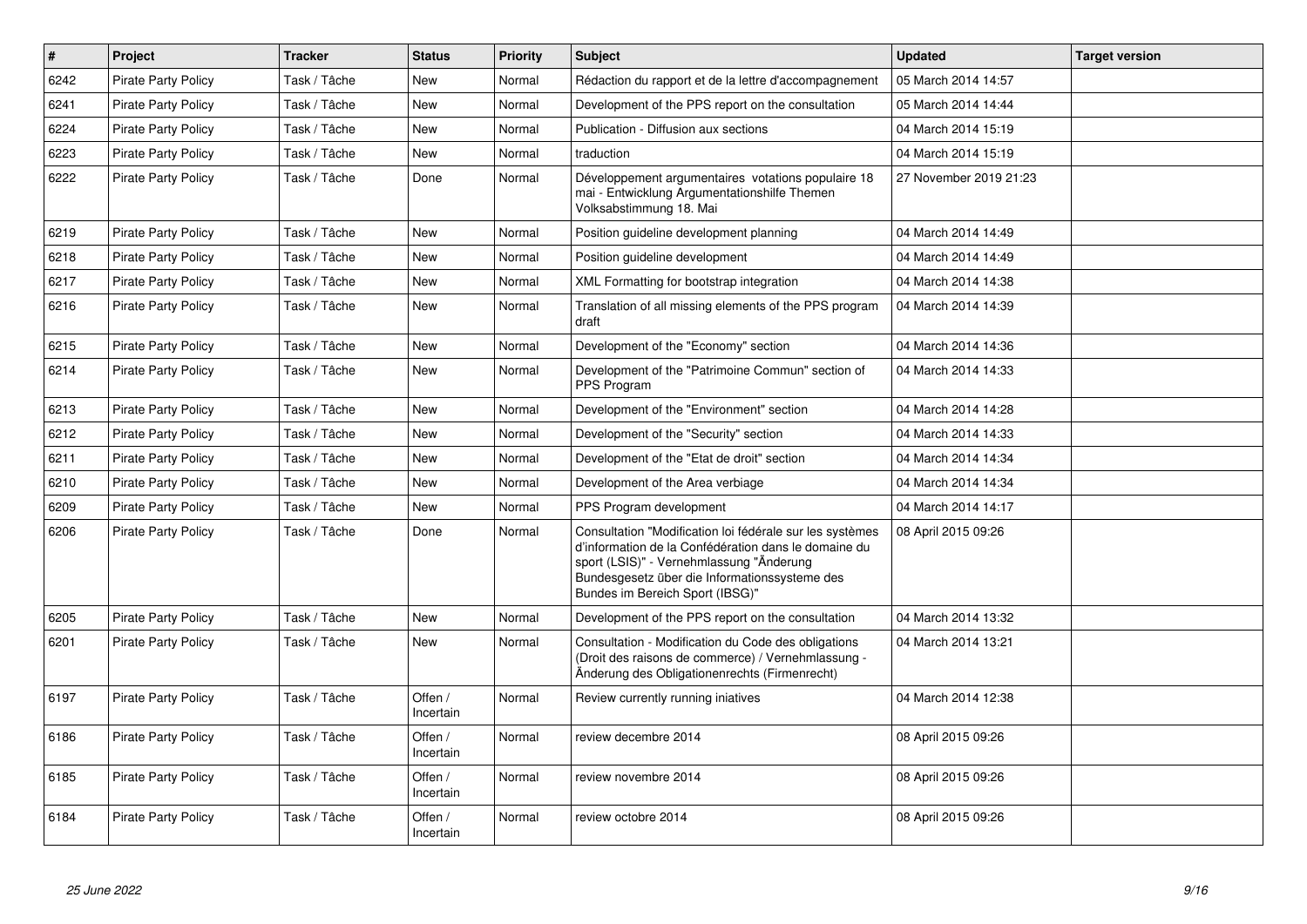| $\#$ | Project                                   | <b>Tracker</b> | <b>Status</b>            | <b>Priority</b> | <b>Subject</b>                                          | <b>Updated</b>          | <b>Target version</b> |
|------|-------------------------------------------|----------------|--------------------------|-----------------|---------------------------------------------------------|-------------------------|-----------------------|
| 6183 | <b>Pirate Party Policy</b>                | Task / Tâche   | Offen /<br>Incertain     | Normal          | review septembre 2014                                   | 08 April 2015 09:26     |                       |
| 6182 | <b>Pirate Party Policy</b>                | Task / Tâche   | Offen /<br>Incertain     | Normal          | review august 2014                                      | 08 April 2015 09:26     |                       |
| 6181 | <b>Pirate Party Policy</b>                | Task / Tâche   | Offen /<br>Incertain     | Normal          | review july 2014                                        | 08 April 2015 09:26     |                       |
| 6180 | <b>Pirate Party Policy</b>                | Task / Tâche   | Offen /<br>Incertain     | Normal          | review june 2014                                        | 08 April 2015 09:26     |                       |
| 6179 | <b>Pirate Party Policy</b>                | Task / Tâche   | Offen /<br>Incertain     | Normal          | review may 2014                                         | 08 April 2015 09:26     |                       |
| 6177 | <b>Pirate Party Policy</b>                | Task / Tâche   | Offen /<br>Incertain     | Normal          | Consultation process review                             | 08 April 2015 09:26     |                       |
| 6015 | Stadtsektion Zürich                       | Task / Tâche   | <b>New</b>               | Normal          | Stellungsnahme zu Teilrevision BZO                      | 04 December 2013 11:14  |                       |
| 5999 | Bezirkssektion Winterthur                 | Task / Tâche   | <b>New</b>               | Normal          | Datenschutz von Steuer- und Einwohnerdaten              | 21 November 2013 20:52  |                       |
| 5915 | Sektion Zürich                            | Task / Tâche   | <b>New</b>               | Normal          | Positionspapier «Laizismus»                             | 06 November 2014 18:48  |                       |
| 5832 | Stadtsektion Zürich                       | Task / Tâche   | <b>New</b>               | Normal          | Meet the Pirates, Stammtisch Upgrade                    | 17 September 2013 10:06 |                       |
| 5831 | Stadtsektion Zürich                       | Task / Tâche   | <b>New</b>               | Normal          | Festlegen Vorstand Sitzungen PP Züri                    | 17 September 2013 09:51 |                       |
| 5830 | Stadtsektion Zürich                       | Task / Tâche   | <b>New</b>               | Normal          | <b>PP Patente</b>                                       | 17 September 2013 09:51 |                       |
| 5829 | Stadtsektion Zürich                       | Task / Tâche   | <b>New</b>               | Normal          | Who cares?                                              | 17 September 2013 09:50 |                       |
| 5664 | Stadtsektion Zürich                       | Task / Tâche   | New                      | Normal          | Forum Stadt-Zürich beantragen                           | 07 August 2013 21:17    |                       |
| 5637 | <b>Pirate Party Policy</b>                | Task / Tâche   | Done                     | Normal          | Korrektur der Uebersetzung der Identite                 | 22 March 2014 17:28     |                       |
| 5517 | Bezirkssektion Winterthur                 | Task / Tâche   | Needs Work               | Normal          | O-Ton                                                   | 13 July 2013 17:39      |                       |
| 5400 | Sektion Wallis / section<br>valaisan      | Task / Tâche   | <b>Needs</b><br>Feedback | Normal          | Dienststelle für Datenschutz und Öffentlichkeitsprinzip | 20 April 2017 17:36     |                       |
| 5373 | Sektion beider Basel                      | Task / Tâche   | New                      | Normal          | Prozess für Spender erstellen/festhalten                | 12 February 2015 19:15  |                       |
| 5275 | Sektion Wallis / section<br>valaisan      | Task / Tâche   | Done                     | Normal          | Stellungnahme zum Schulgesetz                           | 20 August 2017 08:57    |                       |
| 5217 | Bezirkssektion Winterthur                 | Task / Tâche   | New                      | Normal          | Pressemitteilung Stimmparolen                           | 12 May 2013 19:39       |                       |
| 5068 | Pirate Party Policy                       | Task / Tâche   | <b>New</b>               | Normal          | Fehlende Position zu Whistleblowing                     | 21 November 2015 16:13  |                       |
| 5058 | <b>Pirate Party Policy</b>                | Task / Tâche   | Needs Work               | Normal          | Positionspapier: Patente                                | 15 April 2013 14:10     |                       |
| 5043 | Sektion beider Basel                      | Task / Tâche   | Needs Work               | Normal          | Aufgaben Stadtentwicklungspositionspapier               | 12 February 2015 19:22  |                       |
| 4941 | <b>Pirate Party Policy</b>                | Task / Tâche   | Done                     | Normal          | prostitution                                            | 30 September 2013 19:23 |                       |
| 4893 | Sektion Wallis / section<br>valaisan      | Task / Tâche   | Done                     | Normal          | Pflichtenheft Vorstand (2)                              | 13 December 2014 10:14  |                       |
| 4729 | Sektion St. Gallen und beide<br>Appenzell | Task / Tâche   | Done                     | Normal          | SSH key für LQFB server                                 | 10 June 2014 19:50      |                       |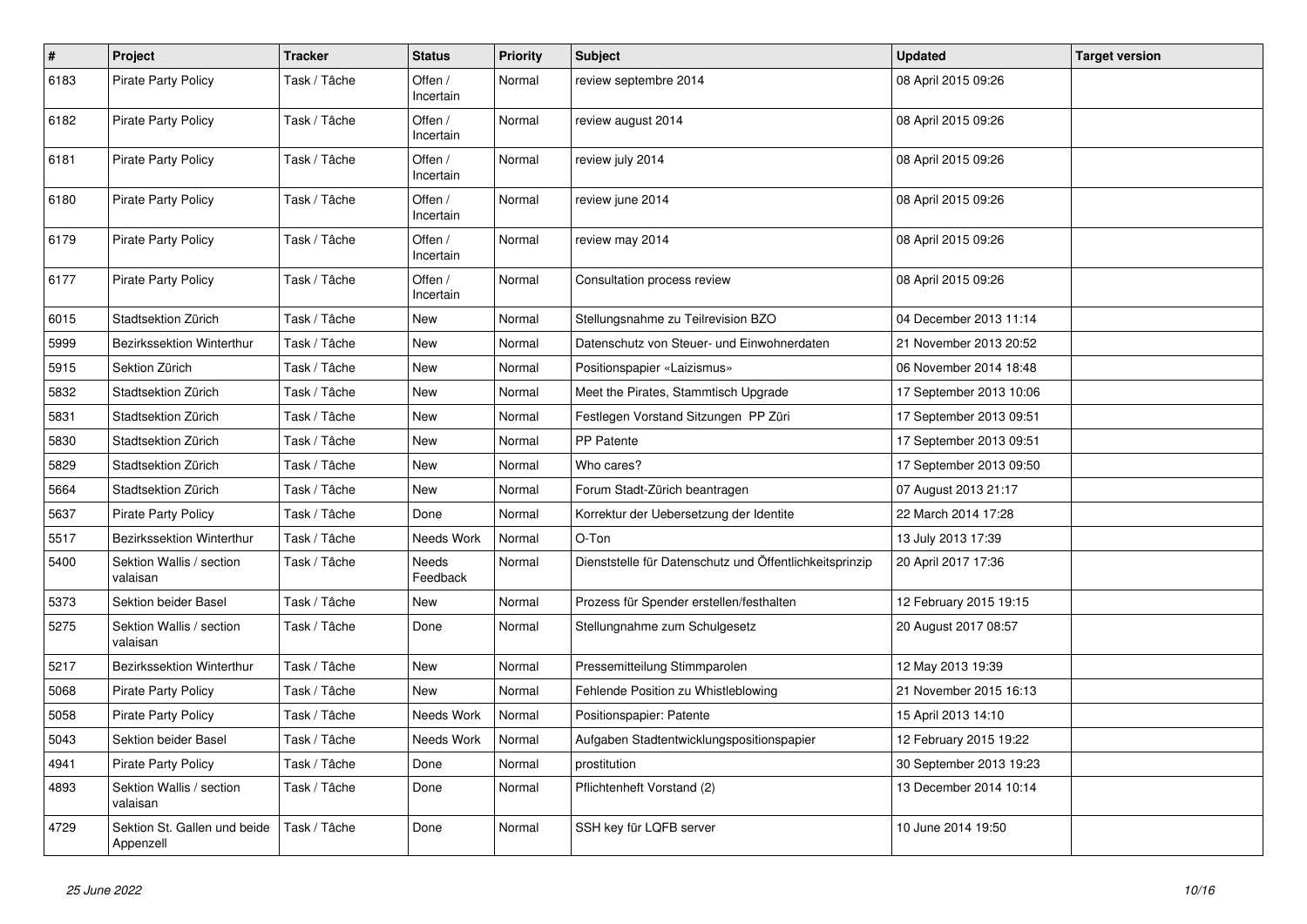| $\#$ | Project                                   | <b>Tracker</b> | <b>Status</b>     | <b>Priority</b> | <b>Subject</b>                                           | <b>Updated</b>          | <b>Target version</b>                                         |
|------|-------------------------------------------|----------------|-------------------|-----------------|----------------------------------------------------------|-------------------------|---------------------------------------------------------------|
| 4639 | Sektion Wallis / section<br>valaisan      | Task / Tâche   | Needs Work        | Normal          | pi-Vote Sektionsabstimmungen                             | 07 July 2014 20:30      |                                                               |
| 4615 | Sektion Wallis / section<br>valaisan      | Task / Tâche   | Needs Work        | Normal          | Stv. Schatzmeister                                       | 03 September 2014 19:58 |                                                               |
| 4507 | <b>Bezirkssektion Winterthur</b>          | Task / Tâche   | Needs Work        | Normal          | OpenData: Wem gehört das Datenmaterial                   | 02 May 2013 22:34       |                                                               |
| 4137 | Gruppo Ticino                             | Task / Tâche   | Needs Work        | Normal          | Programma Partito Pirata Ticino                          | 21 April 2013 00:00     |                                                               |
| 4071 | Gruppo Ticino                             | Task / Tâche   | Needs Work        | Normal          | Traduzione webpage                                       | 19 April 2013 00:00     |                                                               |
| 4040 | Sektion St. Gallen und beide<br>Appenzell | Task / Tâche   | Needs Work        | Normal          | Tischwimpel für Stammtisch                               | 10 June 2014 20:00      |                                                               |
| 3568 | Bezirkssektion Winterthur                 | Task / Tâche   | Needs Work        | Normal          | Messung der Schulqualität                                | 07 April 2013 15:45     |                                                               |
| 3033 | Sektion St. Gallen und beide<br>Appenzell | Task / Tâche   | Done              | Normal          | Liquid Feedback                                          | 10 June 2014 20:10      |                                                               |
| 2531 | <b>Pirate Party Policy</b>                | Task / Tâche   | Needs Work        | Normal          | Gleichstellung                                           | 20 February 2013 16:39  |                                                               |
| 6311 | Sektion Wallis / section<br>valaisan      | Task / Tâche   | Needs<br>Feedback | Normal          | Videoüberachung Brig: Umstellung der Webseite            | 20 August 2017 08:55    | Existierende/Funktionierende<br>Datenschutz- und GIDA Behörde |
| 6021 | Sektion Wallis / section<br>valaisan      | Task / Tâche   | Needs<br>Feedback | Normal          | Amtsblatt Wallis: Öffentlich und Gratis                  | 20 August 2017 08:34    | Existierende/Funktionierende<br>Datenschutz- und GIDA Behörde |
| 4067 | Sektion Wallis / section<br>valaisan      | Task / Tâche   | Needs<br>Feedback | Normal          | Wildtierkameras im Wallis                                | 20 August 2017 08:33    | Existierende/Funktionierende<br>Datenschutz- und GIDA Behörde |
| 7739 | Sektion Wallis / section<br>valaisan      | Task / Tâche   | New               | Normal          | GV2017                                                   | 20 August 2017 09:00    | GV2017                                                        |
| 6487 | Sektion Wallis / section<br>valaisan      | Task / Tâche   | <b>New</b>        | Normal          | Sektionsdateien Lagerung                                 | 20 August 2017 08:55    | GV2017                                                        |
| 6120 | Sektion Wallis / section<br>valaisan      | Task / Tâche   | <b>New</b>        | Normal          | Website Optimierung                                      | 20 August 2017 08:32    | GV2017                                                        |
| 5873 | Sektion Wallis / section<br>valaisan      | Task / Tâche   | Tabled            | Normal          | Pi-Vote Zertifikate                                      | 20 August 2017 08:31    | GV2017                                                        |
| 5870 | Sektion Wallis / section<br>valaisan      | Task / Tâche   | Needs Work        | Normal          | Opendata.admin.ch                                        | 20 August 2017 08:31    | GV2017                                                        |
| 5430 | Sektion Wallis / section<br>valaisan      | Task / Tâche   | Needs<br>Feedback | Normal          | Einrichtung interne Mailingliste                         | 20 August 2017 08:31    | GV2017                                                        |
| 4058 | <b>Bezirkssektion Winterthur</b>          | Task / Tâche   | Needs Work        | Normal          | Prüfung der Zuwendungen an Dritte<br>(Sozialdepartement) | 21 April 2013 00:00     | Parley 11                                                     |
| 4057 | Bezirkssektion Winterthur                 | Task / Tâche   | Needs Work        | Normal          | Informatikprojekte prüfen                                | 21 April 2013 00:00     | Parley 11                                                     |
| 3948 | Bezirkssektion Winterthur                 | Task / Tâche   | Needs Work        | Normal          | AG Schule und Bildung                                    | 31 July 2013 21:00      | Parley 11                                                     |
| 3947 | Bezirkssektion Winterthur                 | Task / Tâche   | Needs Work        | Normal          | Win.ch Mail                                              | 21 April 2013 00:00     | Parley 11                                                     |
| 3911 | Bezirkssektion Winterthur                 | Task / Tâche   | Needs Work        | Normal          | Elektronisches Büro in der Stadtverwaltung               | 21 April 2013 00:00     | Parley 11                                                     |
| 3876 | Bezirkssektion Winterthur                 | Task / Tâche   | Needs Work        | Normal          | Winterthurer Transparenzgesetz                           | 21 April 2013 00:00     | Parley 11                                                     |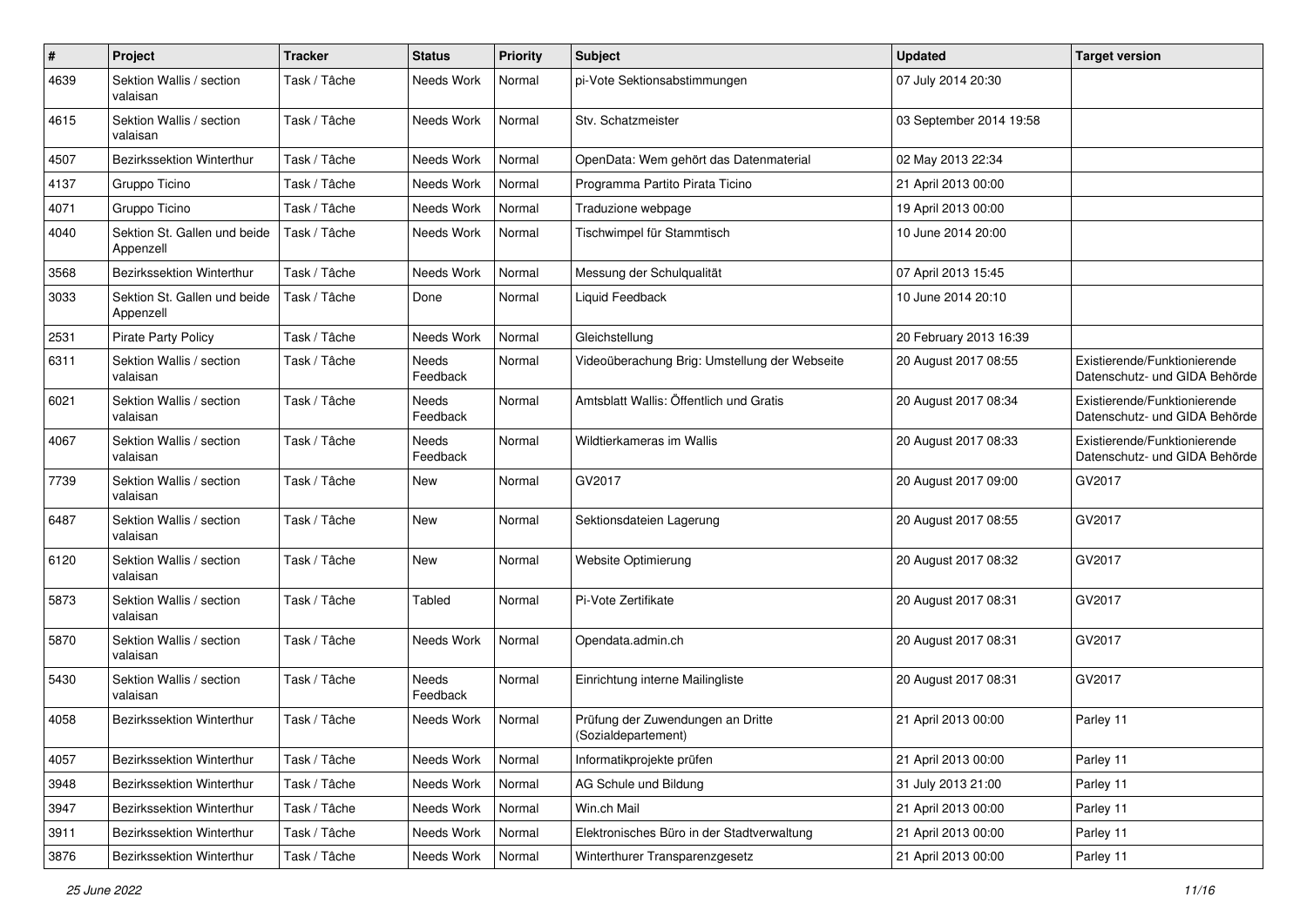| $\sharp$ | <b>Project</b>             | <b>Tracker</b> | <b>Status</b>     | <b>Priority</b> | <b>Subject</b>                                                                                                                      | <b>Updated</b>          | <b>Target version</b>         |
|----------|----------------------------|----------------|-------------------|-----------------|-------------------------------------------------------------------------------------------------------------------------------------|-------------------------|-------------------------------|
| 3707     | Bezirkssektion Winterthur  | Task / Tâche   | Needs Work        | Normal          | Beschneidungspraxis in Winterthur                                                                                                   | 21 April 2013 00:00     | Parley 11                     |
| 3706     | Bezirkssektion Winterthur  | Task / Tâche   | Needs Work        | Normal          | Notschlafstellen bei der Heilsarmee                                                                                                 | 21 April 2013 00:00     | Parley 11                     |
| 3567     | Bezirkssektion Winterthur  | Task / Tâche   | Needs Work        | Normal          | Open Data                                                                                                                           | 26 February 2013 08:12  | Parley 11                     |
| 4746     | Bezirkssektion Winterthur  | Task / Tâche   | Needs Work        | Normal          | Förderung des Innovativen Motorisierten<br>Individualverkehrs (IMIV)                                                                | 21 April 2013 00:00     | Parley 13                     |
| 3864     | Bezirkssektion Winterthur  | Task / Tâche   | Needs Work        | Normal          | E-Book Bibliothek DRM                                                                                                               | 06 March 2013 18:18     | Parley 13                     |
| 6688     | Section Genève             | Task / Tâche   | Needs Work        | Normal          | Comptabilité - Recherche Fiduciaire                                                                                                 | 25 March 2015 17:00     | Prochain Comité               |
| 6677     | Section Genève             | Task / Tâche   | Done              | Normal          | Préparation prochaine AG                                                                                                            | 19 October 2015 17:06   | Prochain Comité               |
| 6676     | Section Genève             | Task / Tâche   | Done              | Normal          | Préparation éléction national                                                                                                       | 27 June 2016 09:53      | Prochain Comité               |
| 6645     | Section Genève             | Task / Tâche   | Needs Work        | Normal          | Dossier médical en ligne                                                                                                            | 25 March 2015 17:03     | Prochain Comité               |
| 5293     | Stadtsektion Zürich        | Task / Tâche   | New               | Normal          | Lokation nächste fliegende Stammtische festlegen und<br>kommunizieren                                                               | 27 May 2013 18:59       | Stammtisch 27.05.2013         |
| 5291     | Stadtsektion Zürich        | Task / Tâche   | Done              | Normal          | Festlegen von Terminen für die PV                                                                                                   | 03 October 2013 20:15   | Stammtisch 27.05.2013         |
| 5015     | Bezirkssektion Winterthur  | Task / Tâche   | Needs Work        | High            | Visualisierung Budget und Rechnung                                                                                                  | 10 April 2013 16:10     | Parley 15 (2.5.2013)          |
| 5247     | Bezirkssektion Winterthur  | Task / Tâche   | Needs Work        | High            | Schriftliche Anfrage zum Budget                                                                                                     | 22 May 2013 16:47       | Parley 16 (6.6.2013)          |
| 7527     | Section Vaud               | Task / Tâche   | Done              | High            | Prise de possition sur le référendum vaudois sur la<br>mendicité                                                                    | 03 August 2019 12:57    | Réunion de Comité - 3.11.2016 |
| 8060     | Sektion Zürich             | Task / Tâche   | New               | High            | Mitglieder und andere potenzielle Kandidaten<br>durchtelefonieren                                                                   | 03 April 2019 15:17     | Vorstandsitzung 2019-1        |
| 8204     | <b>Section Vaud</b>        | Task / Tâche   | Needs Work        | High            | Le questionnaire de l'ALLIANCE-ENVIRONNEMENT                                                                                        | 20 August 2019 14:53    | Réunion comité 2019-07-25     |
| 8203     | Section Vaud               | Task / Tâche   | Needs Work        | High            | Le questionnaire de la société vaudoise de médecine                                                                                 | 20 August 2019 14:52    | Réunion comité 2019-07-25     |
| 8254     | <b>Section Vaud</b>        | Task / Tâche   | <b>New</b>        | High            | Affichage sur les communes EF19                                                                                                     | 21 August 2019 14:51    | Réunion comité 2019-08-22     |
| 8219     | <b>Section Vaud</b>        | Task / Tâche   | New               | High            | Rédaction de la lettre                                                                                                              | 20 August 2019 14:56    | Réunion comité 2019-08-22     |
| 8237     | <b>Section Vaud</b>        | Task / Tâche   | New               | High            | La campagne électorale du PPVD sur les réseaux<br>sociaux privés et libres                                                          | 12 September 2019 15:03 | Réunion comité 2019-09-05     |
| 8220     | <b>Section Vaud</b>        | Task / Tâche   | <b>New</b>        | High            | Recherche d'un petit cadeau de remerciement                                                                                         | 20 August 2019 14:57    | Réunion comité 2019-09-05     |
| 8218     | <b>Section Vaud</b>        | Task / Tâche   | New               | High            | Lettre de remerciement à M. Burgerer pour son don                                                                                   | 20 August 2019 14:56    | Réunion comité 2019-09-05     |
| 8554     | AG Vernehmlassungen        | Task / Tâche   | <b>New</b>        | High            | Vernehmlassung Teilrevision der GwV-FINMA                                                                                           | 04 April 2022 19:11     |                               |
| 8444     | Vorstand - Comité PPS      | Task / Tâche   | Needs Work        | High            | Fehlende Mitgliederbeiträge für die Sektion PPBB                                                                                    | 29 October 2020 16:58   |                               |
| 8422     | Digitale Infrastruktur     | Task / Tâche   | Needs<br>Feedback | High            | Civi Crm Funktionen extern geben                                                                                                    | 01 February 2022 02:19  |                               |
| 8082     | Digitale Infrastruktur     | Task / Tâche   | New               | High            | Accès Discourse                                                                                                                     | 19 December 2019 01:50  |                               |
| 6784     | Press and Public Relations | Task / Tâche   | Needs Work        | High            | CP - Déclaration D. Burkhalter DFAE «Promoting trust<br>and globally shared rules to ensure an open, free and<br>secure cyberspace» | 17 April 2015 18:12     |                               |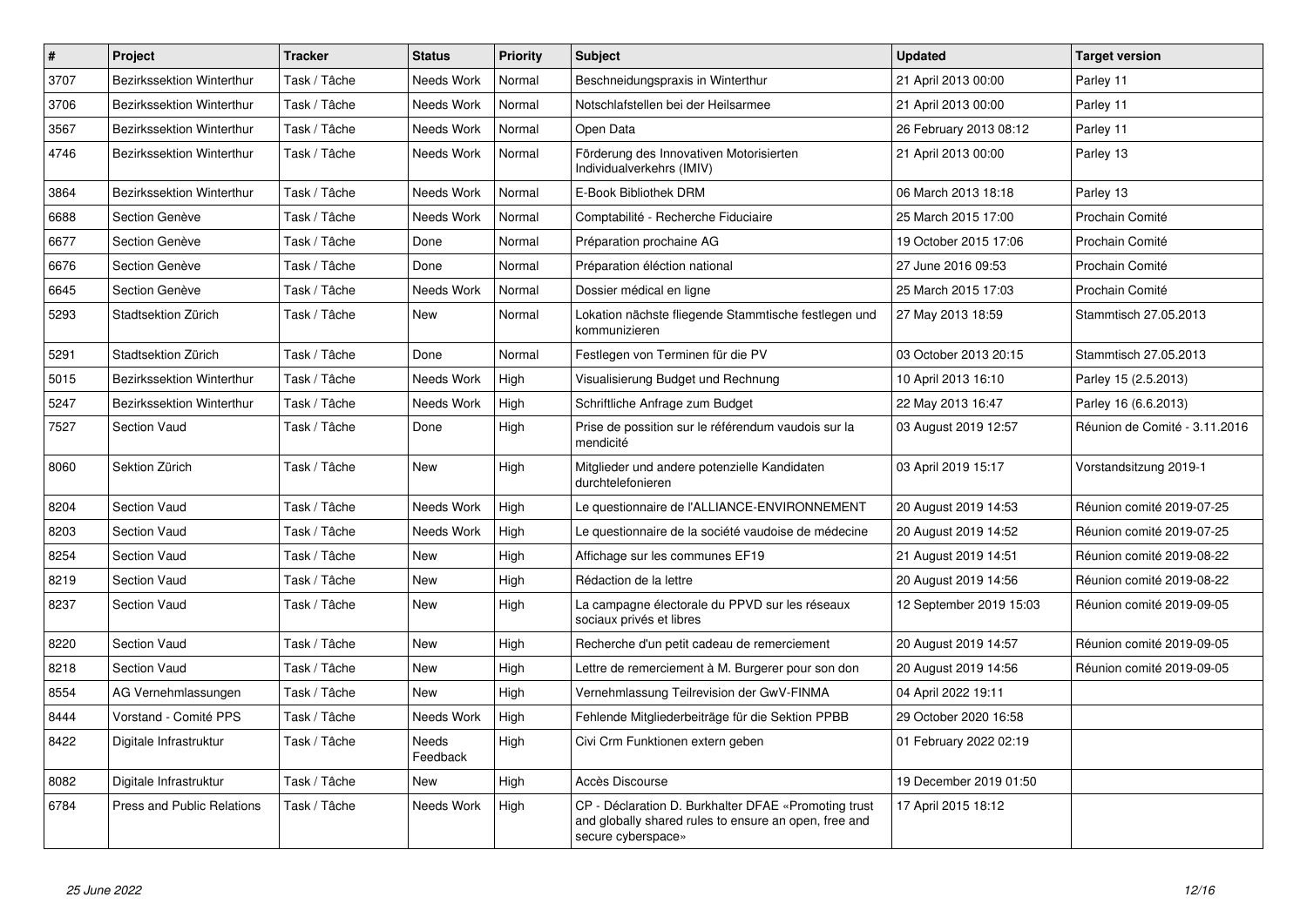| #    | Project                                   | <b>Tracker</b> | <b>Status</b> | <b>Priority</b> | <b>Subject</b>                                                                                                  | <b>Updated</b>         | <b>Target version</b>           |
|------|-------------------------------------------|----------------|---------------|-----------------|-----------------------------------------------------------------------------------------------------------------|------------------------|---------------------------------|
| 6438 | Sektion Bern                              | Task / Tâche   | New           | High            | Probleme bei elektronischer Zählung der Stimmzettel in<br>der Stadt Bern                                        | 28 May 2014 10:18      |                                 |
| 6389 | Sektion Bern                              | Task / Tâche   | New           | High            | Datenschutz Problem BE Gemeinden                                                                                | 28 April 2014 22:11    |                                 |
| 4386 | Finanzen                                  | Task / Tâche   | Needs Work    | High            | Spenderlisten erstellen                                                                                         | 01 May 2017 14:45      |                                 |
| 4138 | Gruppo Ticino                             | Task / Tâche   | Needs Work    | High            | Mailing List problema messaggio conferma<br>sottoscrizione                                                      | 20 April 2013 00:00    |                                 |
| 4122 | Gruppo Ticino                             | Task / Tâche   | Needs Work    | High            | Accesso, impostazioni ed iscrizione membri a mailing list   20 April 2013 00:00<br>sezione ticino               |                        |                                 |
| 3708 | Bezirkssektion Winterthur                 | Task / Tâche   | Needs Work    | High            | OpenSource Nachtrag und Vorbereitung                                                                            | 19 April 2013 00:00    | Parley 13                       |
| 5389 | Bezirkssektion Winterthur                 | Task / Tâche   | Needs Work    | High            | Falsche Anreize in Sozialhilfe                                                                                  | 17 June 2013 16:43     | Parley 18                       |
| 5702 | Stadtsektion Zürich                       | Task / Tâche   | New           | High            | Standaktionen koordinieren                                                                                      | 03 October 2013 20:56  | Sitzung 03.10.2013              |
| 7341 | Section Vaud                              | Task / Tâche   | Done          | Urgent          | Publipostage de formulaire Iscpt                                                                                | 19 April 2019 15:12    | Réunion de comité - 9 juin 2016 |
| 8467 | Vorstand - Comité PPS                     | Task / Tâche   | Done          | Urgent          | Vernehmlassung zum Bundesgesetz über den Einsatz<br>elektronischer Mittel zur Erfüllung von<br>Behördenaufgaben | 25 March 2021 22:38    |                                 |
| 7657 | Finanzen                                  | Task / Tâche   | New           | Urgent          | <b>BTC Zahlungen</b>                                                                                            | 12 April 2017 22:16    |                                 |
| 7179 | Section Vaud                              | Task / Tâche   | Done          | Urgent          | URGENT débat pour la RIE3                                                                                       | 10 March 2016 00:16    |                                 |
| 6748 | Press and Public Relations                | Task / Tâche   | Done          | Urgent          | PR - Bund niederlässt wieder IT Security!                                                                       | 02 April 2015 12:03    |                                 |
| 4388 | Finanzen                                  | Task / Tâche   | Needs Work    | Urgent          | Kontenplan                                                                                                      | 04 April 2013 07:13    |                                 |
| 8557 | Digitale Infrastruktur                    | Motion         | <b>New</b>    | Low             | Twitter Mastodon sync service                                                                                   | 05 April 2022 17:54    |                                 |
| 5715 | Bezirkssektion Winterthur                 | Motion         | <b>New</b>    | Normal          | Unterstützung Verein FamilienStärken                                                                            | 19 August 2013 16:38   | Parley 19                       |
| 5512 | Sektion Wallis / section<br>valaisan      | Motion         | New           | Normal          | CryptoParty                                                                                                     | 06 April 2014 23:43    | 20140414 Mumblemeeting          |
| 6455 | Sektion St. Gallen und beide<br>Appenzell | Motion         | New           | Normal          | Strategie: Stadt zuerst stärken?                                                                                | 30 July 2014 15:29     | Vorstand 2014-07-30             |
| 6773 | Sektion Zürich                            | Motion         | <b>New</b>    | Normal          | Konstituierung: Aufgabenverteilung im Vorstand                                                                  | 03 April 2019 16:02    | Vorstandsitzung 2019-1          |
| 8544 | Piratenversammlung /<br>Assemblée Pirate  | Motion         | Tabled        | Normal          | Bereinigung Differenzen Statuten und<br>Versammlungsreglement                                                   | 19 March 2022 21:22    | PV 2022.2                       |
| 8387 | Digitale Infrastruktur                    | Motion         | Tabled        | Normal          | Konzept E-Mail Adressen                                                                                         | 16 February 2020 16:33 |                                 |
| 8364 | Digitale Infrastruktur                    | Motion         | New           | Normal          | Aufräumen Redmine + OTRS Zugriffe/Zuständigkeiten                                                               | 10 February 2022 15:58 |                                 |
| 8347 | Digitale Infrastruktur                    | Motion         | New           | Normal          | Roadmap AG DI                                                                                                   | 09 May 2020 20:12      |                                 |
| 7365 | Section Genève                            | Motion         | New           | Normal          | Prise de position pour les votations cantonales du 25<br>septembre 2016                                         | 27 June 2016 10:01     |                                 |
| 7364 | Section Genève                            | Motion         | New           | Normal          | Prise de position pour les votations fédérales du 25<br>septembre 2016                                          | 27 June 2016 10:00     |                                 |
| 5914 | Stadtsektion Zürich                       | Motion         | New           | Normal          | Hilferuf von Mitglied -> Wahlkampfthema                                                                         | 13 November 2013 21:08 |                                 |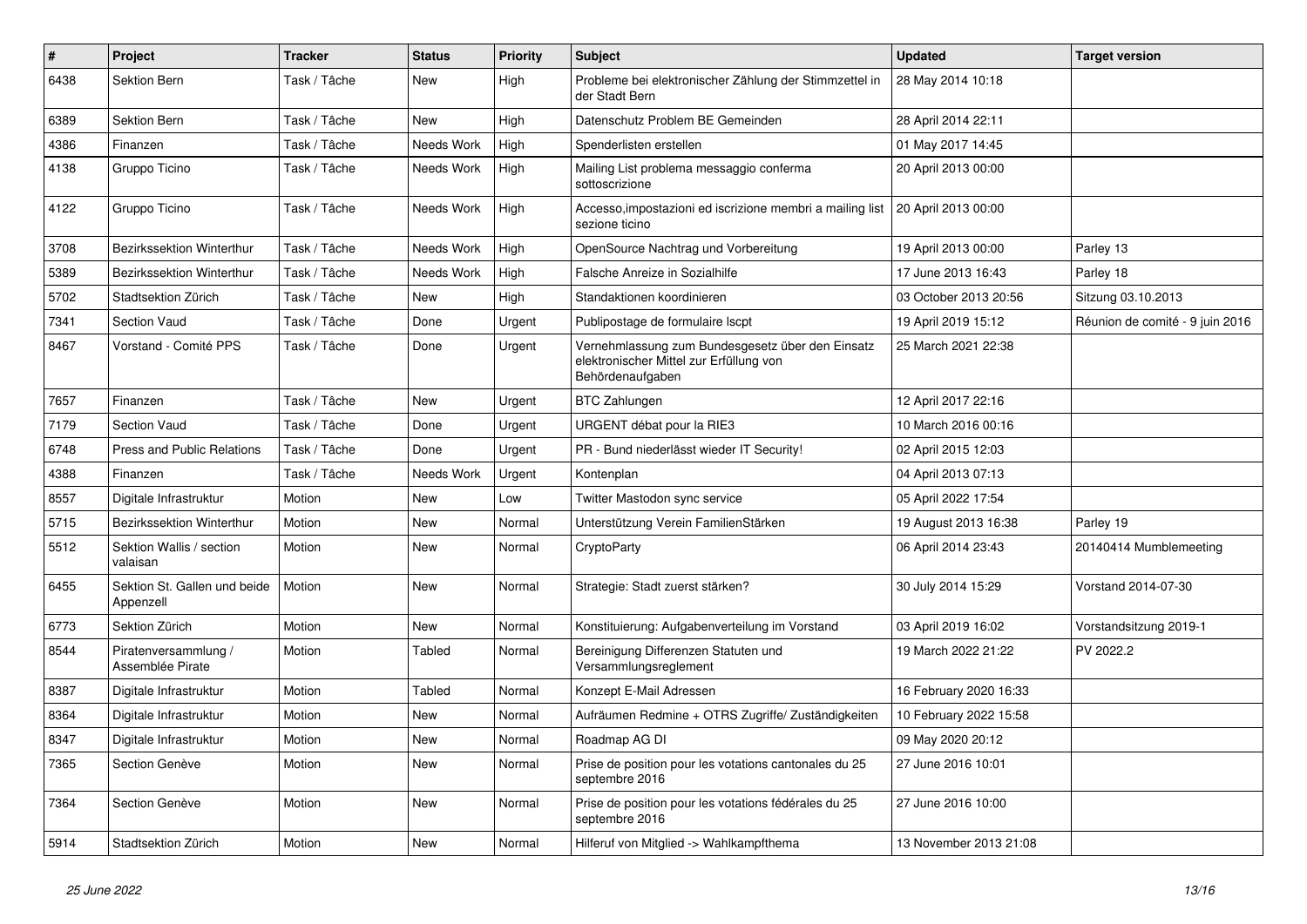| $\pmb{\#}$ | Project                                   | <b>Tracker</b>              | <b>Status</b>            | <b>Priority</b> | <b>Subject</b>                                                                                                                                  | <b>Updated</b>        | <b>Target version</b>                                         |
|------------|-------------------------------------------|-----------------------------|--------------------------|-----------------|-------------------------------------------------------------------------------------------------------------------------------------------------|-----------------------|---------------------------------------------------------------|
| 5634       | <b>Pirate Party Policy</b>                | Motion                      | New                      | Normal          | Weiterentwicklung Rechtsstaatpapier                                                                                                             | 31 July 2013 17:10    |                                                               |
| 6783       | <b>Bezirkssektion Winterthur</b>          | Motion                      | <b>New</b>               | Normal          | Bearbeitung von info@ Mails                                                                                                                     | 17 April 2015 07:52   | 20150423 Stammtisch                                           |
| 6517       | Sektion Wallis / section<br>valaisan      | Motion                      | New                      | Normal          | Cours de sensibilisation et de protections des données<br>informatiques aux élus du Grand Conseil                                               | 20 August 2017 08:48  | Existierende/Funktionierende<br>Datenschutz- und GIDA Behörde |
| 5869       | Stadtsektion Zürich                       | Motion                      | <b>New</b>               | Normal          | Prov. Budget 2014                                                                                                                               | 03 October 2013 21:41 | PV2013_2                                                      |
| 5868       | Stadtsektion Zürich                       | Motion                      | New                      | Normal          | Mitgliederbeitrag 2014 festlegen                                                                                                                | 31 October 2013 21:33 | PV2013 2                                                      |
| 5867       | Stadtsektion Zürich                       | Motion                      | <b>New</b>               | Normal          | Gemeinderatswahl Listen gestalten                                                                                                               | 03 October 2013 21:18 | PV2013_2                                                      |
| 6170       | <b>Pirate Party Policy</b>                | Motion for ballot<br>voting | Offen /<br>Incertain     | Normal          | Prises de positions pour les votations populaires du 3<br>mars 2015 - Parolenfassung treffend die<br>Volksabsgimmung der 3. märz 2015           | 04 March 2014 10:38   |                                                               |
| 6169       | <b>Pirate Party Policy</b>                | Motion for ballot<br>voting | Offen /<br>Incertain     | Normal          | Prises de positions pour les votations populaires du 30<br>novembre 2014 - Parolenfassung treffend die<br>Volksabsgimmung der 30. november 2014 | 04 March 2014 10:37   |                                                               |
| 6168       | <b>Pirate Party Policy</b>                | Motion for ballot<br>voting | Offen /<br>Incertain     | Normal          | Prises de positions pour les votations populaires du 28<br>septembre 2014 - Parolenfassung treffend die<br>Volksabsgimmung der 28. september    | 04 March 2014 10:35   |                                                               |
| 6454       | Sektion St. Gallen und beide<br>Appenzell | Todo / A Faire              | <b>New</b>               | Normal          | Überwacht die Überwacher                                                                                                                        | 30 July 2014 15:31    | Vorstand 2014-07-30                                           |
| 6411       | Sektion St. Gallen und beide<br>Appenzell | Todo / A Faire              | <b>New</b>               | Normal          | Postadresse zu mir                                                                                                                              | 30 July 2014 15:32    | Vorstand 2014-07-30                                           |
| 6324       | Sektion St. Gallen und beide<br>Appenzell | Todo / A Faire              | <b>New</b>               | Normal          | Steuererklärung 2013                                                                                                                            | 30 July 2014 15:35    | Vorstand 2014-07-30                                           |
| 5699       | Sektion St. Gallen und beide<br>Appenzell | Todo / A Faire              | Needs Work               | Normal          | Krypto-Party                                                                                                                                    | 30 July 2014 15:32    | Vorstand 2014-07-30                                           |
| 6456       | Sektion St. Gallen und beide<br>Appenzell | Todo / A Faire              | <b>New</b>               | Normal          | Bitcoin für Sektionsspenden                                                                                                                     | 10 June 2014 19:55    |                                                               |
| 6408       | Sektion St. Gallen und beide<br>Appenzell | Todo / A Faire              | <b>New</b>               | Normal          | Flaschenpost ausserordentliche PV                                                                                                               | 30 July 2014 15:34    |                                                               |
| 6402       | Sektion St. Gallen und beide<br>Appenzell | Todo / A Faire              | <b>Needs</b><br>Feedback | Normal          | Rechte organisieren                                                                                                                             | 30 July 2014 19:23    |                                                               |
| 6351       | Sektion St. Gallen und beide<br>Appenzell | Todo / A Faire              | New                      | Normal          | Widerspruch Cablecom                                                                                                                            | 05 April 2014 18:37   |                                                               |
| 6276       | Sektion St. Gallen und beide<br>Appenzell | Todo / A Faire              | Needs Work               | Normal          | Konsequenzen aus Beschlüssen der nationalen PV                                                                                                  | 30 July 2014 15:33    |                                                               |
| 6175       | Pirate Party Policy                       | Todo / A Faire              | Offen /<br>Incertain     | Normal          | Consultation domaine internet - press release<br>development                                                                                    | 04 March 2014 11:15   |                                                               |
| 6174       | Pirate Party Policy                       | Todo / A Faire              | Offen /<br>Incertain     | Normal          | Development of the PPS report on the consultation                                                                                               | 04 March 2014 11:10   |                                                               |
| 6173       | Pirate Party Policy                       | Todo / A Faire              | Offen /<br>Incertain     | Normal          | Consultation internet domain - call for contribution                                                                                            | 04 March 2014 11:07   |                                                               |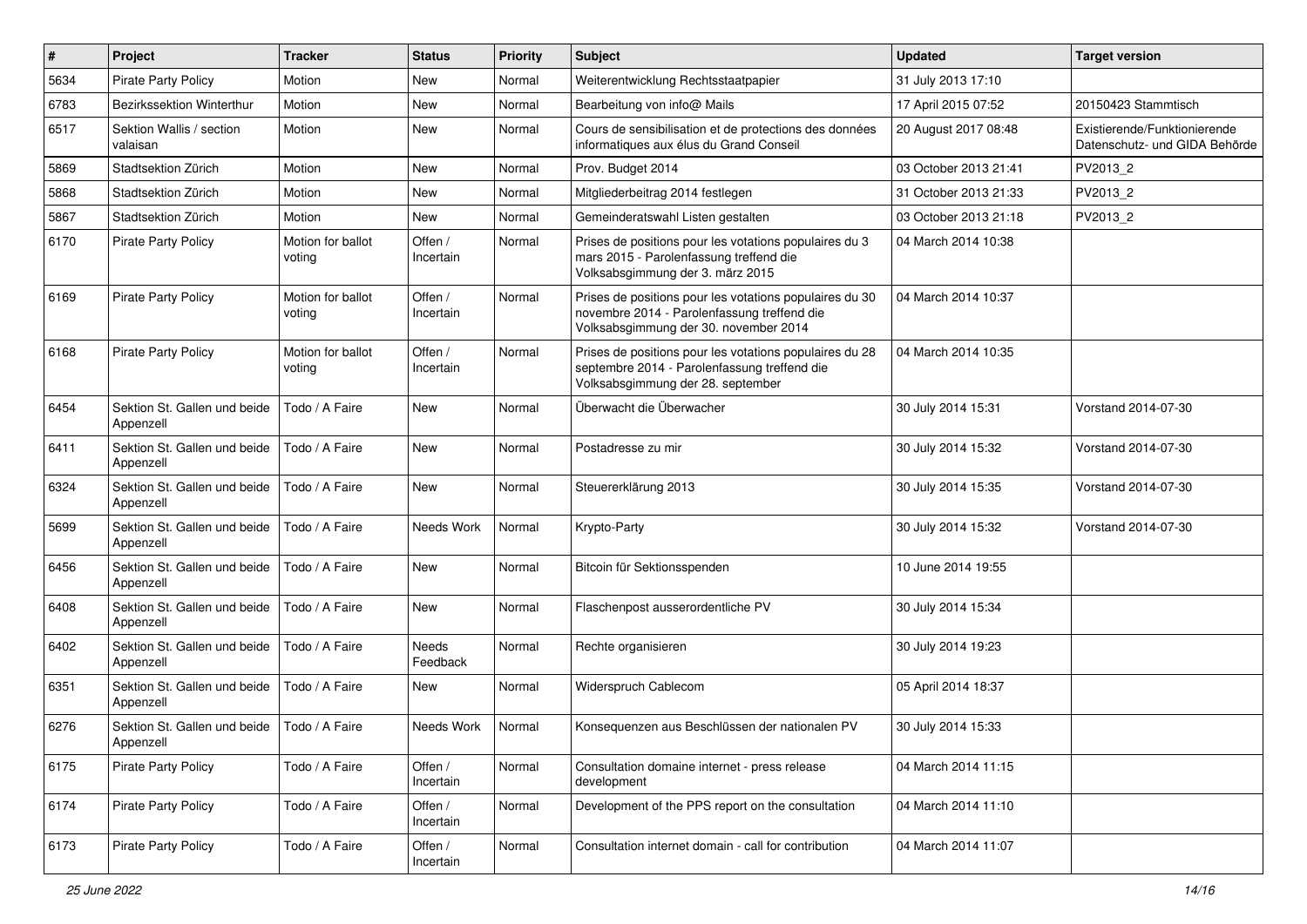| $\#$ | Project                                   | <b>Tracker</b> | <b>Status</b>        | <b>Priority</b> | <b>Subject</b>                            | <b>Updated</b>         | <b>Target version</b> |
|------|-------------------------------------------|----------------|----------------------|-----------------|-------------------------------------------|------------------------|-----------------------|
| 6172 | <b>Pirate Party Policy</b>                | Todo / A Faire | Offen /<br>Incertain | Normal          | Reading material review                   | 04 March 2014 11:00    |                       |
| 6171 | <b>Pirate Party Policy</b>                | Todo / A Faire | Offen /<br>Incertain | Normal          | Consultation domaine internet             | 04 March 2014 11:13    |                       |
| 5640 | Sektion St. Gallen und beide<br>Appenzell | Todo / A Faire | Done                 | Normal          | Mehr Kommunikationssicherheit             | 10 June 2014 13:53     |                       |
| 5022 | Sektion St. Gallen und beide<br>Appenzell | Todo / A Faire | Done                 | Normal          | Mandatsabgabe                             | 10 June 2014 19:49     |                       |
| 4645 | Sektion St. Gallen und beide<br>Appenzell | Todo / A Faire | Needs Work           | Normal          | Piratenspiel                              | 21 October 2013 14:49  |                       |
| 4644 | Sektion St. Gallen und beide<br>Appenzell | Todo / A Faire | Needs Work           | Normal          | PiratenSG App entwickeln                  | 21 October 2013 14:49  |                       |
| 4537 | Sektion St. Gallen und beide<br>Appenzell | Todo / A Faire | Needs Work           | Normal          | Spenden veröffentlichen                   | 09 February 2013 10:47 |                       |
| 4529 | Sektion St. Gallen und beide<br>Appenzell | Todo / A Faire | Needs Work           | Normal          | Dauerticket: Wahlen- / Abstimmungsparolen | 09 May 2014 18:35      |                       |
| 4339 | Sektion St. Gallen und beide<br>Appenzell | Todo / A Faire | Done                 | Normal          | Überarbeitung der Statuten                | 09 May 2014 18:35      |                       |
| 3314 | Sektion St. Gallen und beide<br>Appenzell | Todo / A Faire | Done                 | Normal          | Veranstaltung für Neumitglieder           | 10 June 2014 20:02     |                       |
| 3146 | Sektion St. Gallen und beide<br>Appenzell | Todo / A Faire | Needs Work           | Normal          | Jugendparlament - Workshop Vorschläge     | 07 May 2014 20:22      |                       |
| 3077 | Sektion St. Gallen und beide<br>Appenzell | Todo / A Faire | Needs Work           | Normal          | Allgemeiner Flyer - Piraten SG AR Al      | 07 May 2014 15:12      |                       |
| 6410 | Sektion St. Gallen und beide<br>Appenzell | Todo / A Faire | New                  | Normal          | Mailinglisten                             | 10 June 2014 19:28     | Vorstand 2014-06-101  |
| 6406 | Sektion St. Gallen und beide<br>Appenzell | Todo / A Faire | Done                 | Normal          | Kontaktdaten etc an Vorstand CH senden    | 10 June 2014 19:26     | Vorstand 2014-06-101  |
| 6413 | Sektion St. Gallen und beide<br>Appenzell | Todo / A Faire | <b>New</b>           | Normal          | Adhocracy testen und ggf. implementieren  | 30 July 2014 15:30     | Vorstand next         |
| 6412 | Sektion St. Gallen und beide<br>Appenzell | Todo / A Faire | New                  | Normal          | Mumblerechte                              | 10 June 2014 18:53     | Vorstand next         |
| 4290 | Sektion St. Gallen und beide<br>Appenzell | Todo / A Faire | Needs Work           | Normal          | Dauerticket Strategie/Ziele               | 10 June 2014 19:55     | Vorstand next         |
| 6414 | Sektion St. Gallen und beide<br>Appenzell | Todo / A Faire | Needs<br>Feedback    | High            | Kantonsratswahlen                         | 30 July 2014 15:28     | Vorstand 2014-07-30   |
| 4193 | Sektion St. Gallen und beide<br>Appenzell | Todo / A Faire | Needs Work           | High            | Dauerticket Flaschenpost                  | 09 May 2014 18:35      |                       |
| 6391 | Sektion St. Gallen und beide<br>Appenzell | Todo / A Faire | Done                 | Urgent          | Kreisrichterkandidat suchen               | 10 June 2014 19:25     | Vorstand 2014-06-101  |